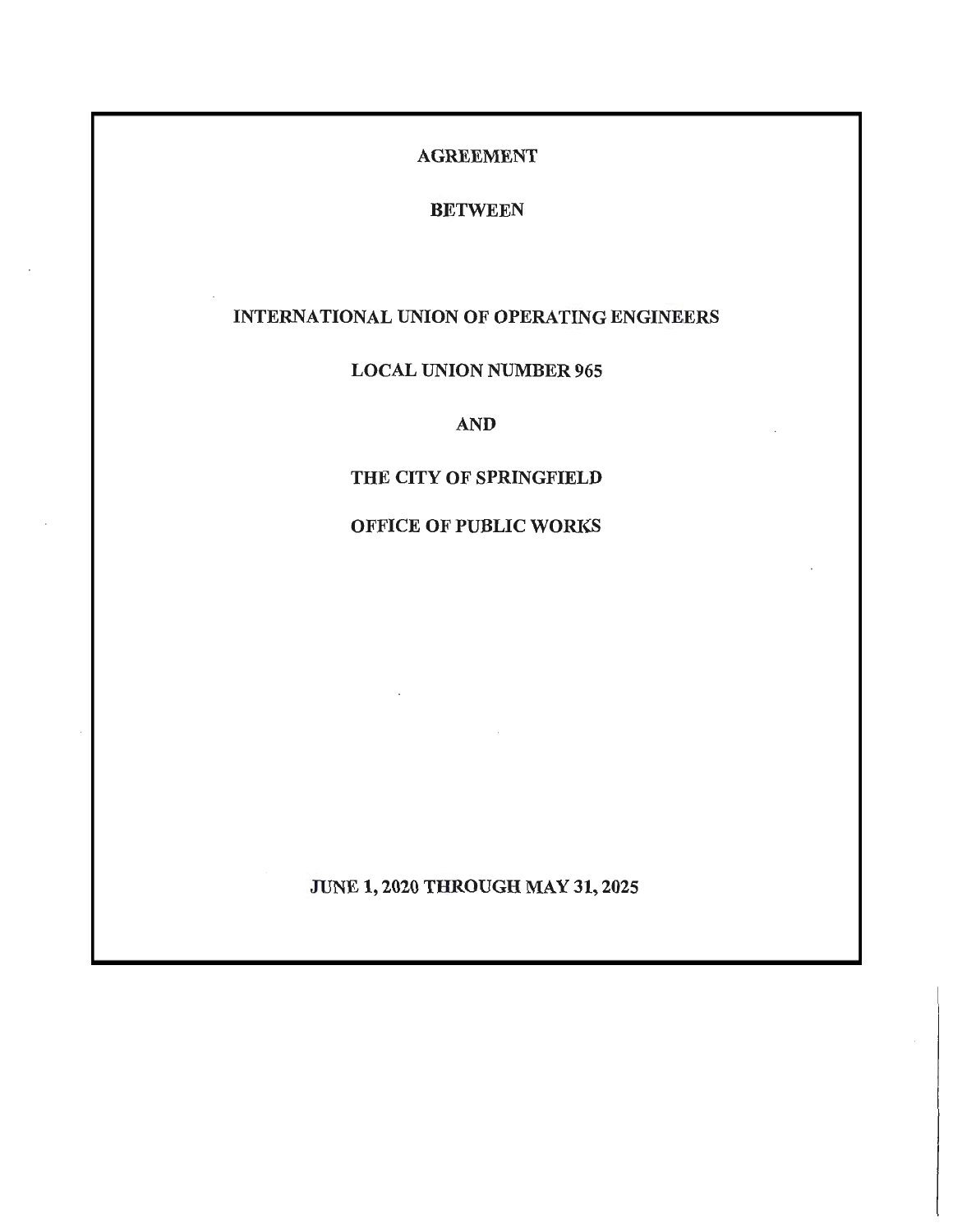# **Table of Contents**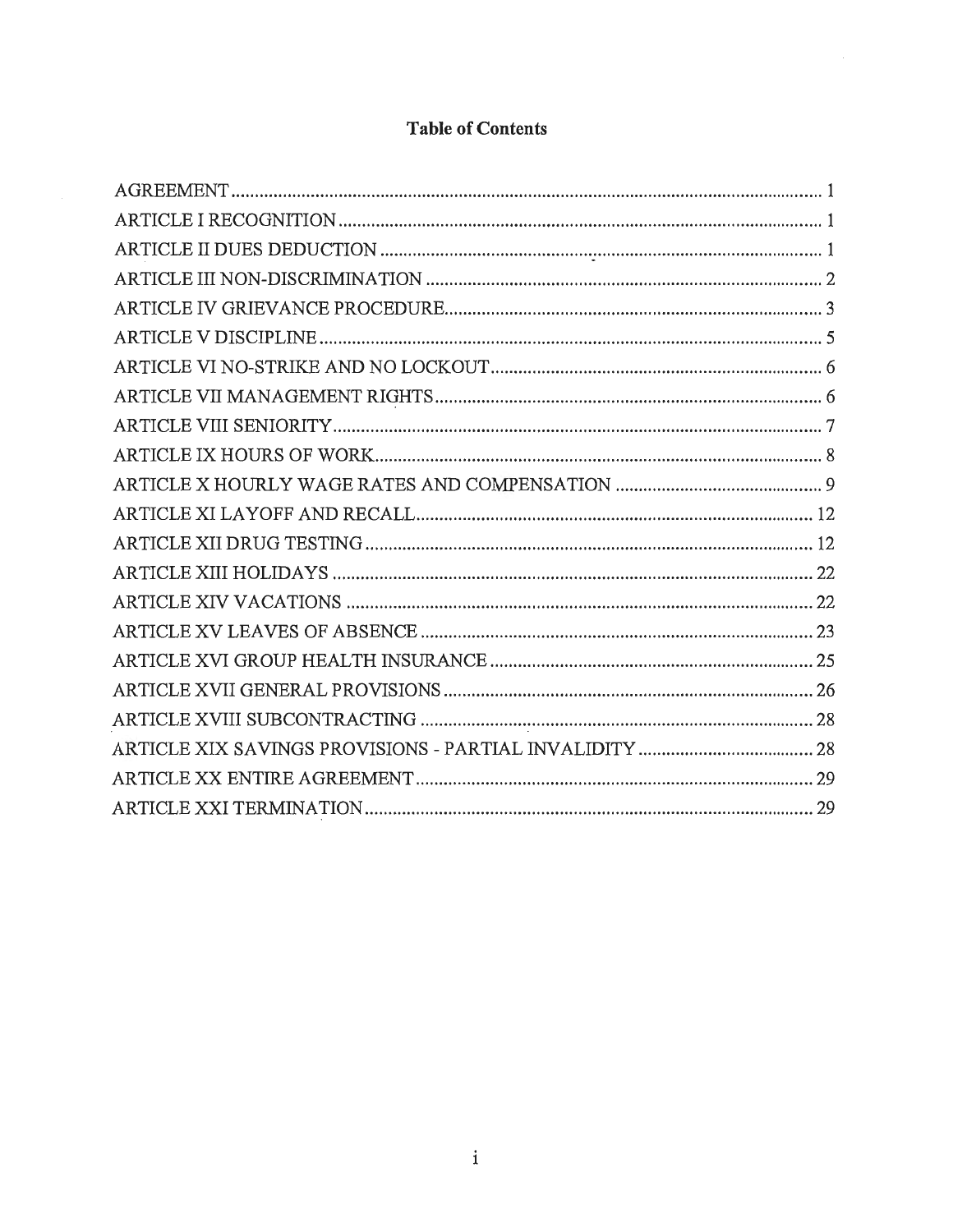## **AGREEMENT**

This AGREEMENT is between the City of Springfield, Illinois, Office of Public Works (hereinafter referred to as the "Employer") and the Intemational Union of Operating Engineers, Local 965, 965A, 965B, 965C and 965RA (hereinafter referred to collectively as the "Union").

# **ARTICLE I RECOGNITION**

#### **Section 1. Recognition**

The Employer recognizes the Union as the sole and exclusive bargaining agent for employees of the Department employed or engaged in operating, erecting, dismantling or repairing machines used in construction and repair work, in loading, unloading and storage of commodities, in sweeping, cleaning and removing debris and snow from streets and roads, and in connection, with tree trimming, sign, sidewalk, and sewer crews, but excluding supervisory, managerial, confidential and office clerical employees. .

# **ARTICLE II DUES DEDUCTION**

#### **Section 1. Voluntary Union Membership**

It is provided that employees voluntarily making application for membership to the Union shall start paying monthly dues and the initiation fee on or after the thirtieth (30th) day following the beginning of employment, and shall then be given 60 days following the signing or the making of application to pay the initiation fee in full.

(a) . This section shall not preclude the voluntary choice of applicant employees to make partial or whole initiation fee payments at any time during the thirty (30) day period following the beginning of employment with the employer.

(b) Nothing contained herein shall preclude the Union from assessing a service charge to all persons who voluntarily utilize the above said facilities of the Union, which amount shall be reasonably related to the pro rata cost of maintaining said facilities.

(c) Upon receipt of a voluntarily signed authorization from an employee, the regular dues of the Union and 1% effective June 1, 2008 and an additional 1% effective June 1, 2006 for a total of 2% of an employees gross wages after deductions for health insurance and I.M.R.F. shall be deducted from such employee's pay beginning with the thirtieth (30th) day following employment. This section shall not apply to earned leave upon retirement.

The Employer shall deduct the amount designated as monthly union dues from the check due the employee on the first pay period of each month, and pay the same monthly the same to LOCAL UNION 965 of the INTERNATIONAL UNION OF OPERATING ENGINEERS.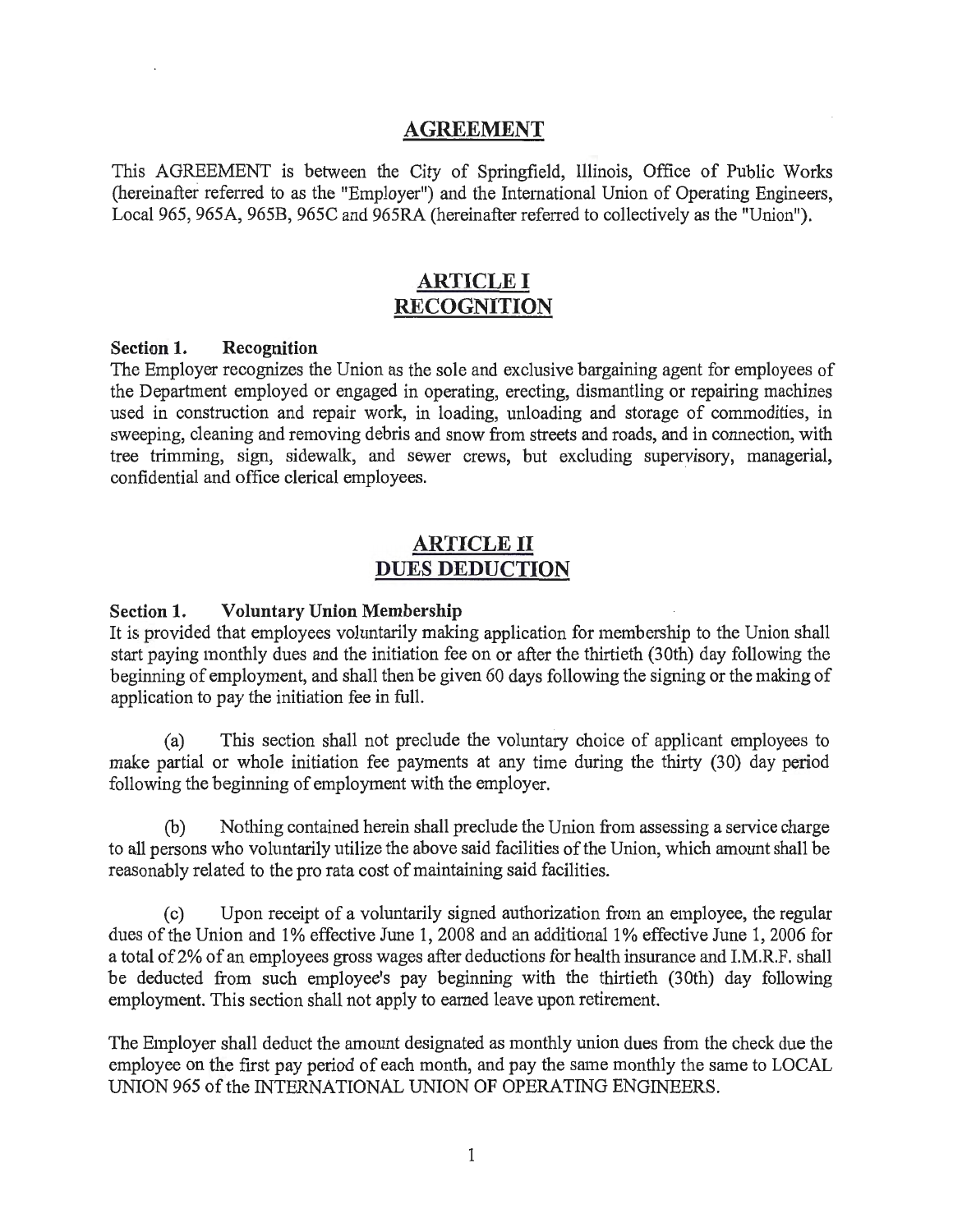## Section 2. Dues Deduction

Upon receipt of a written authorization, the Employer shall make payroll deductions of dues, initiation fees, assessments, and other payments for the Union. Regular monthly dues shall be deducted from gross pay from the first paycheck of the month. Dues shall be paid to Local Union 965 of the International Union of Operating Engineers.

The Union shall certify any increases in dues to the Employer, and such increases shall be effective thirty (30) thereafter.

The Union shall indemnify and hold the Employer, and its employees and agents harmless against any claim, demand, suit, cost, expense, or any other fonn of liability, including attorney's fees and costs arising from or incurred as a result of any act taken or not taken by the Employer, its members, officers, agents, employees or representatives in complying with or carrying out the provisions of this Article.

## Section 3. Indemnification

The Union will provide to the Employer verification that an employee has authorized deductions for dues, assessments, or fees. Employees may express such authorization by any legally binding means under State or federal law. The Parties acknowledge and agree that the term "written authorization" and any similar terms used in this Agreement include authorizations created and maintained by use of electronic records or signatures consistent with State and federal law.

### ARTICLE III NON-DISCRIMINATION

#### Section 1. Prohibition Against Discrimination

The provisions of this Agreement shall be applied equally to all employees in the bargaining unit without unlawful discrimination as to the age, sex, marital status, race, color, creed, national origin, political affiliation (or lack thereof) or physical or mental handicap. The Union shall share equally with the Employer the responsibility for applying this provision of the Agreement.

All references to employees in this Agreement designate both sexes, and wherever the male gender is used it shall be construed to include male and female employees.

### Section 2. Union Activity

Neither the Employer nor the Union shall interfere with the rights of employees covered by this Agreement to become or not become members of the Union, and there shall be no discrimination against any such employees because of Union membership or non-membership.

#### Section 3. Equal Employment/Affirmative Action

The parties recognize and agree to cooperate in fulfilling the Employer's obligations under applicable state and federal Equal Employment and Affirmative Actions Acts, laws and regulations.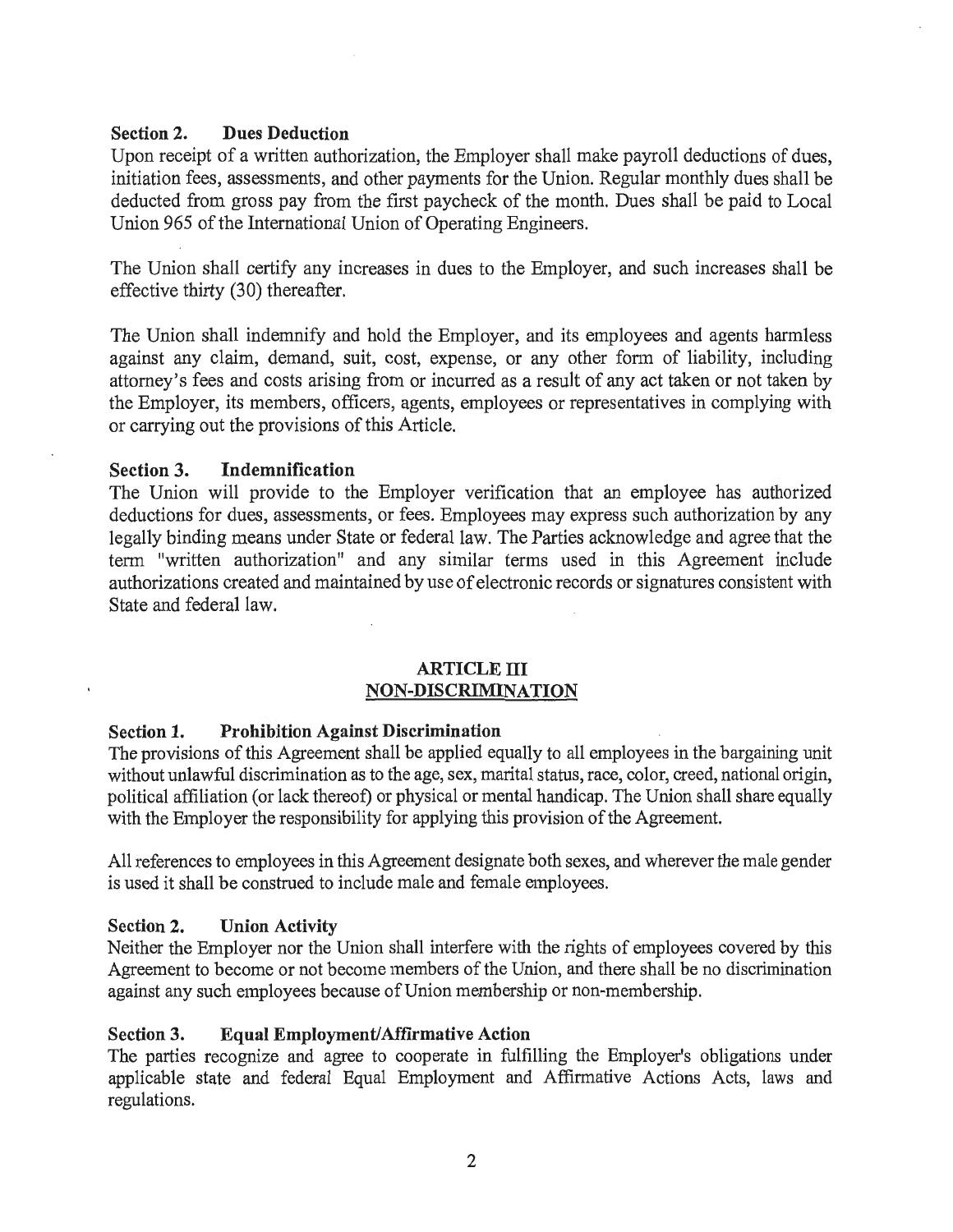#### **Section 4. Americans with Disabilities Act**

The Employer and the Union will make a concerted effort to comply with all requirements of the Americans with Disabilities Act.

#### **ARTICLE IV GRIEVANCE PROCEDURE**

#### **Section 1. Definition**

A grievance is any difference of opinion or dispute between the Union or an employee or group of employees covered by this Agreement and the Employer which concerns the meaning, interpretation or application of the express provisions of this Agreement.

#### **Section 2. Procedure**

Any grievance filed under this Agreement shall be processed in accord with the following procedure:

- Step 1. Any employee covered by this Agreement who has a grievance shall discuss the matter with the Steward who shall then present it verbally to the Operations Coordinator. The Operations Coordinator shall answer the grievance verbally within three (3) working days after the grievance was presented.
- Step 2. If the grievance is not settled in Step 1 and the Union wishes to Appeal the grievance to Step 2 of the Procedure, it shall reduce the grievance to writing and present it to the Director within five (5) working days after the Operations Coordinator's verbal answer in Step 1. The written grievance shall state all the pertinent facts relating to the alleged dispute, refer to the specific provision or provisions of the Agreement alleged to have been violated and state specifically what remedy is being sought. The Director shall answer the grievance in writing within five (5) working days following the meeting.

#### Arbitration

In the event the grievance is not resolved at Step 2 and the grievance concerns the application, meaning or interpretation of the express tenns of this Agreement, the Union may appeal the grievance to binding arbitration within ten (10) working days after the Employer's answer in Step 2 is due. The parties shall request the Federal Mediation and Conciliation Service (FMCS) to supply a list of seven (7) arbitrators. The request shall specify that the panel shall be composed only of arbitrators who are members of the National Academy of Arbitrators and who reside in the Midwest area. Nothing contained herein shall preclude the parties from meeting at any time after the list of arbitrators has been requested and prior to the convening of the hearing in a further attempt to resolve the grievance.

The parties shall alternately strike the names of three arbitrators, with the Union having the first strike. The person whose name remains shall be the arbitrator, provided that either party, before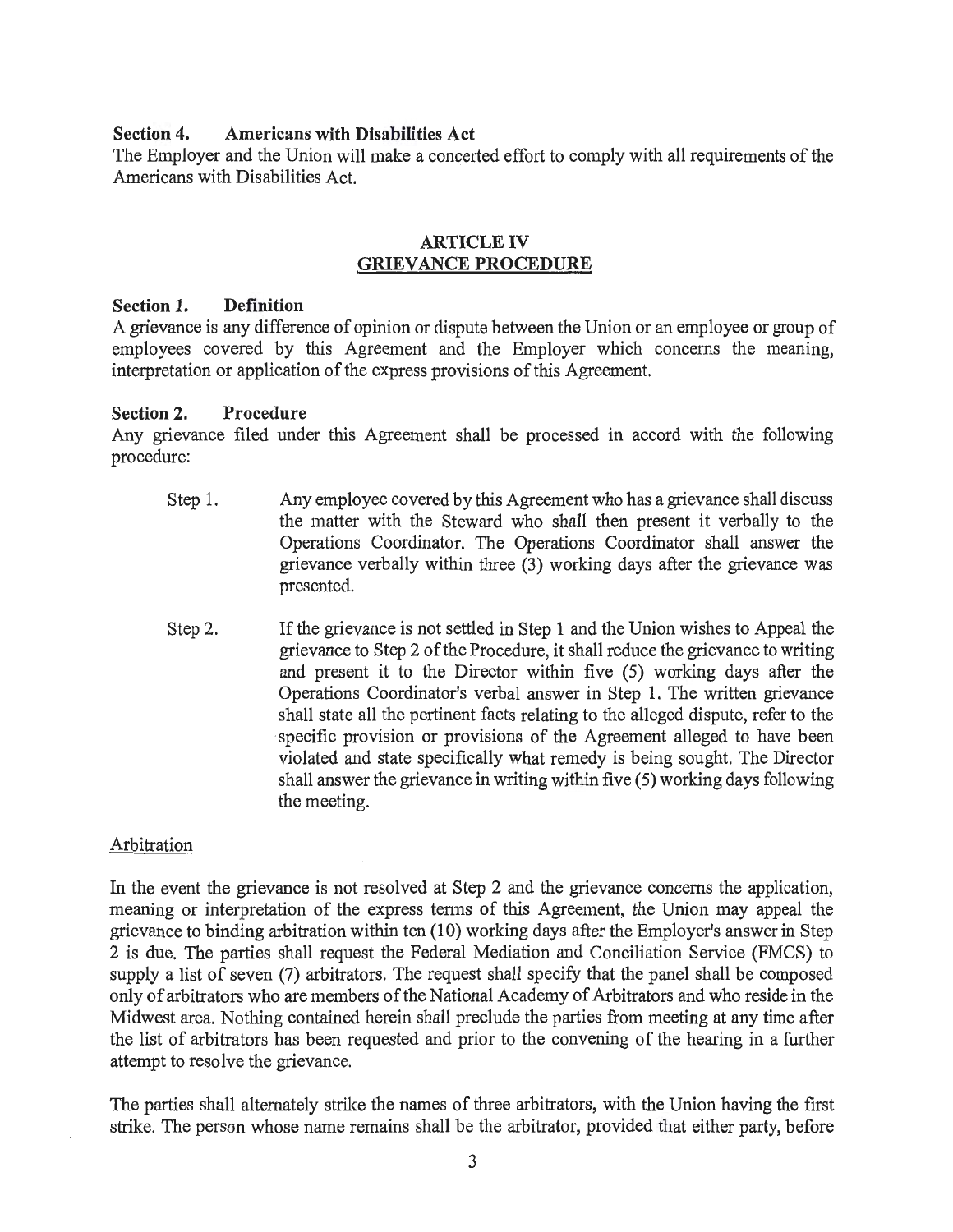striking any names, shall have the right to reject one panel of arbitrators. The arbitrator shall be notified ofhis selection by a joint letter from the Employer and Union, requesting that he set a date and time for the hearing, subject to the availability of the Employer and Union representatives.

All hearings shall be held in Springfield, Illinois unless the parties mutually agree otherwise.

Nothing in the foregoing shall preclude the City and the Union from mutually agreeing to an "expedited arbitration" process. Questions of arbitrability shall be decided by the arbitrator. The arbitrator shall make a preliminary determination on the question of arbitrability. Once a determination is made that the matter is arbitrable or if such preliminary determination cannot be reasonably made, the arbitrator shall then proceed to hear the merits of the dispute.

The arbitrator shall have no power to amend, modify, nullify, ignore, add to or subtract from the provisions of this Agreement. The arbitrator shall decide only the specific issue submitted to him and, if a violation of the terms of this Agreement is found, shall fashion an appropriate remedy. The arbitrator shall have no authority to grant relief for any period prior to the occurrence of the events giving rise to the filing of the grievance.

The arbitrator shall be without power to make a decision contrary to or inconsistent with or modifying or varying in any way the application of Federal or State laws or rules and regulations having the force and effect of such laws. The arbitrator shall be requested to submit in writing his decision within thirty (30) calendar days following close of the hearing or the submission of briefs by the parties, whichever is later, unless the parties agree to a written extension thereof. A decision rendered consistent with the terms of this Agreement shall be final and binding.

The fee and expenses of the arbitrator and the cost of a written transcript for the arbitrator shall be divided equally between the Employer and the Union. However, each party shall be responsible for compensating its own representatives and witnesses, and for purchasing its own copy of the written transcript.

## Section 3. Time Limits

No grievance shall be processed unless it is submitted within ten (10) working days after the employee concerned or the Union became or should have become aware of the occurrence of the event giving rise to the alleged grievance. In the case of a disciplinary suspension, no grievance shall be processed unless it is submitted by the end of the day after the disciplinary suspension is imposed. If a grievance is not appealed to the next step within the specified time limit or any agreed extension thereof, it shall be considered settled on the basis of the Employer's last answer. If the Employer fails to answer a grievance or an appeal thereof within the specified time limits, the Union may elect to treat the grievance as denied at that Step and immediately appeal the grievance to the next Step. The time limits in each Step may be extended by written agreement of the Employer and the Union representatives involved in each Step.

## Section 4. Civil Service Commission – Election of Remedies

The members of this unit covered by this Agreement are classified employees for the purpose of Civil Service administration for the City of Springfield. As classified employees, the members are accorded certain rights regarding review of disciplinary action, demotions or layoffs, such matters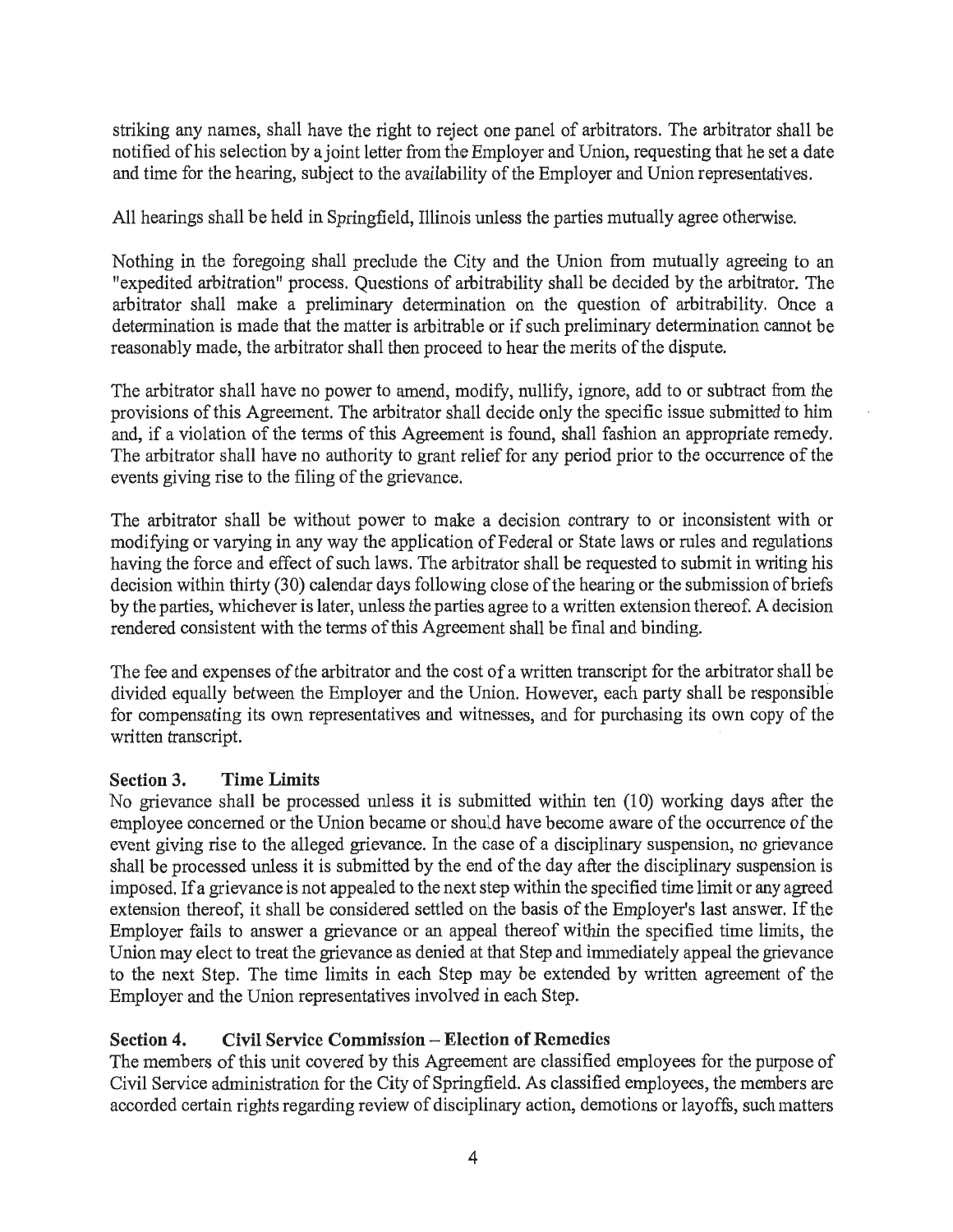possibly being a subject for the grievance procedure included in this Agreement. In those instances in which a member has elected to pursue his rights through procedures established by the Civil Service Commission of the City of Springfield, the subject matter of that action shall not be basis for any grievance under the provisions of this Agreement. If a member initially files a grievance and subsequently elects to pursue redress or other relief through Civil Service procedures, the grievance procedure shall no longer apply to the subject matter raised and be suspended, and the grievance dismissed. When a member so elects to utilize Civil Service procedures, this procedure shall be the exclusive means by which redress or relief is sought or an issue is resolved on any matter which may initially be eligible to be a subject of a grievance. If a member initially elects to utilize Civil Service procedures and subsequently decides to avail himself to the grievance procedure hereunder, such member must effectively secure a termination of Civil Service procedures and also file a grievance in the time frame provided in this Agreement for the filing of grievances.

## **ARTICLE V** DISCIPLINE

#### Section 1. Discipline.

While the parties agree with the tenets of progressive and corrective discipline, disciplinary action may include any of the following, but shall be initiated in light of the seriousness of the offense:

Oral reprimand; Written reprimand; 1 Day Suspension; 3 Day Suspension: 5 Day Suspension; 15 Day Suspension; 30 Day Suspension; Discharge (notice to be given in writing).

Disciplinary action may be imposed upon a certified employee for just cause. Discipline shall be imposed as soon as possible after the Employer is aware of the event or action-giving rise to the discipline and has had a reasonable period of time to investigate the matter but in no case later than 60 days.

## Section 2. Reprimand.

If the Employer has reason to reprimand an employee it shall be done whenever possible in a manner that will not embarrass the employee before other employees or the public.

#### Section 3. Notice.

For discipline other than reprimands, the Employer shall hold a pre-deprivation meeting. Prior to notifying the employee of the contemplated measure of discipline to be imposed, the Employer shall notify the Union steward forty-eight (48) hours of the meeting and reasonably in advance of such meeting shall provide the steward with the alleged infraction. The Employer then shall meet with the employee involved and inform him/her of the reasons for such contemplated disciplinary action including any names of witnesses and copies of pertinent documents. Employees shall be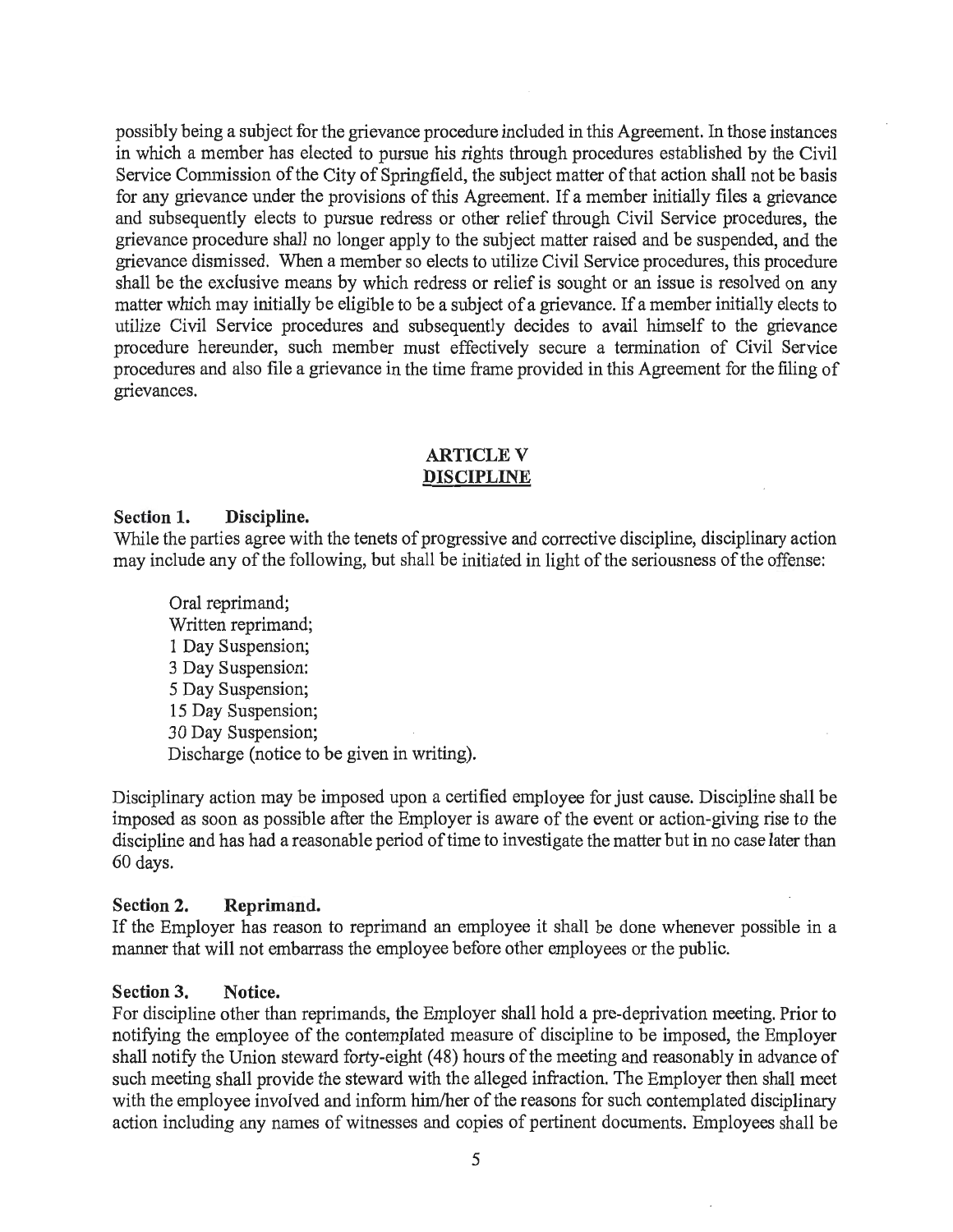informed of their rights to Union representation and shall be entitled to such. The employee and Union representative shall be given the opportunity to rebut or clarify the reasons for such discipline.

#### Section 4. Demotion.

Demotions shall not be used as a disciplinary measure, however, the parties recognize that circumstances may exist where the interests of the Employer or the employee may be best served by such action and in such cases demotion shall be appropriate.

#### Section 5. Union Representatives.

An employee will have a right to union representation during the imposition of discipline.

#### Section 6.

Any oral reprimand or written discipline imposed shall be removed from an employee's record if one (1) year passes without the employee receiving any additional discipline. Any suspension imposed, except for suspensions resulting from positive drug and/or alcohol tests, shall be removed from an employee's record, upon request, if, from the date of the last disciplinary action, four (4) years pass without the employee receiving any additional discipline. However, such suspension may be used against an employee for the purposes of promotion for up to 5 years.

### ARTICLE VI NO-STRIKE AND NO LOCKOUT

#### Section 1. No Strike

During the tenn of this Agreement, neither the Union, its officers or agents or any employee will instigate, aid, promote, condone or engage in any strikes, work stoppages, slowdowns, mass resignations or absenteeism, or similar illegal activity.

#### Section 2. No Lockout

The Employer will not, during the term of the Agreement, lock out any employees as a result of a labor dispute with the Union.

#### Section 3. Employer Rights

The Employer retains the right to discipline, up to and including discharge, any employee violating Section 1 of this Article.

#### ARTICLE VII MANAGEMENT RIGHTS

It is recognized that the Employer retains the right and responsibility to direct its affairs in all its various aspects except as modified by the expressed written terms of this Agreement. Among the rights retained by the Employer is the right to plan, direct and control all the operations and services of the City of Springfield; to determine its policies, budget and operations, to determine the manner in which its functions shall be performed, and the direction of its working forces, included, but not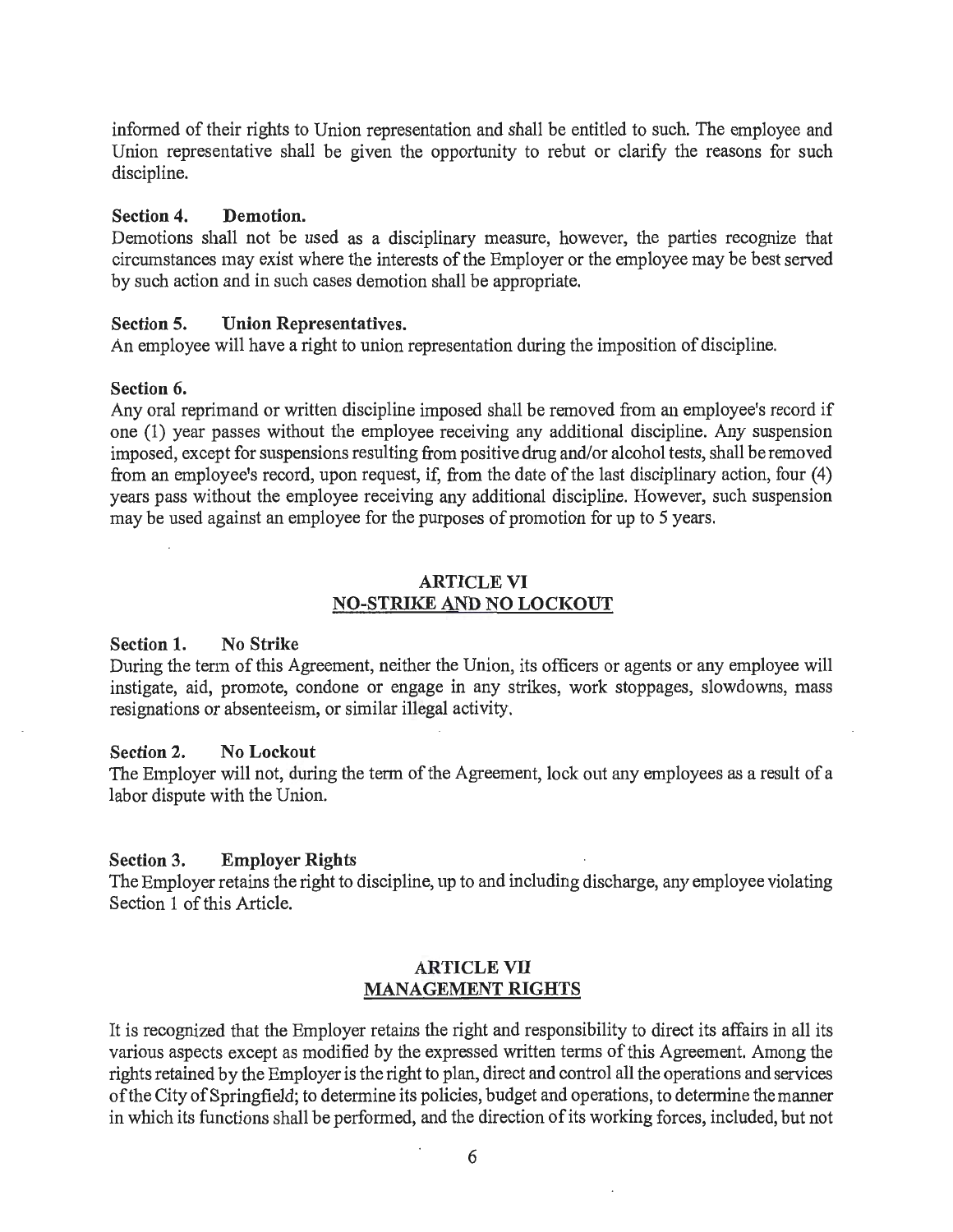limited to the right to hire, promote, demote, transfer and assign employees; to discipline, suspend and discharge for just cause; to relieve employees from duty because of lack of work or other legitimate reasons; to determine the size and composition of the work force; to make and enforce reasonable rnles and regulations; to change or eliminate existing methods, equipment or facilities, to determine the number of hours of work and shifts per work week; to establish and change work schedules and assignments; to introduce new methods of operation, to eliminate, contract and locate or transfer work and maintain efficiency.

#### **ARTICLE VIII SENIORITY**

#### **Section 1. Probationary Period**

The City shall have the unlimited right to discipline and discharge any employees during the first 365 days of continuous employment which shall be considered a probationary period.

#### **Section 2. Application of Seniority**

Among employees completing the probationary period who are relatively equal in ability and qualifications to perform the work required, the employee having the greater seniority shall be given preference for purposes of layoff and recall, promotion, and the choice of shifts and the piece of equipment with the Employer, provided that at all times the Employer has available sufficient employees with the ability and qualifications required to perform the work to be assigned.

In terms of job assignments: Employees will be assigned to the piece of equipment to which he/she normally is assigned, provided that the Employer has determined that the equipment is required to perform the work. Exceptions to this, are demonstrated emergency situations, training modalities (agreed to by the Union in advance), and when available operators are not qualified. Long term vacancies shall be filled through a bidding process with the most senior qualified operator being given preference. For assignments at the beginning of the work day, short term vacancies will be filled with the least senior qualified available operator who is unassigned to a piece of equipment.

The Office of Public Works shall establish criteria for evaluation and advancement that shall include input from the employee's immediate supervisor, the Operations Coordinator and the Director, and shall make available twice in each calendar year skill and qualification evaluations that will include testing using criteria consistent with current construction industry standards. This testing may take place at Operating Engineers' Local 965's Training facilities and may include, but not limited to, "Training Standards Projects" (TSP), OSHA classes and others as they may become available. Commencing May 1, 2002, all Operating Engineer employees with at least four (4) years in said classification and, having successfully completed such training and evaluations, will be promoted to Senior Operating Engineer. All Senior Operating Engineer employees with at least four (4) years in said classification and, having successfully completed such training and evaluations, will be promoted to Master Operating Engineer. All employees in the classification of Mechanic with at least four (4) years in said classification and, having successfully completed such training and evaluation, will be promoted to Master Mechanic effective the first day of the month following the completion of such training and evaluation.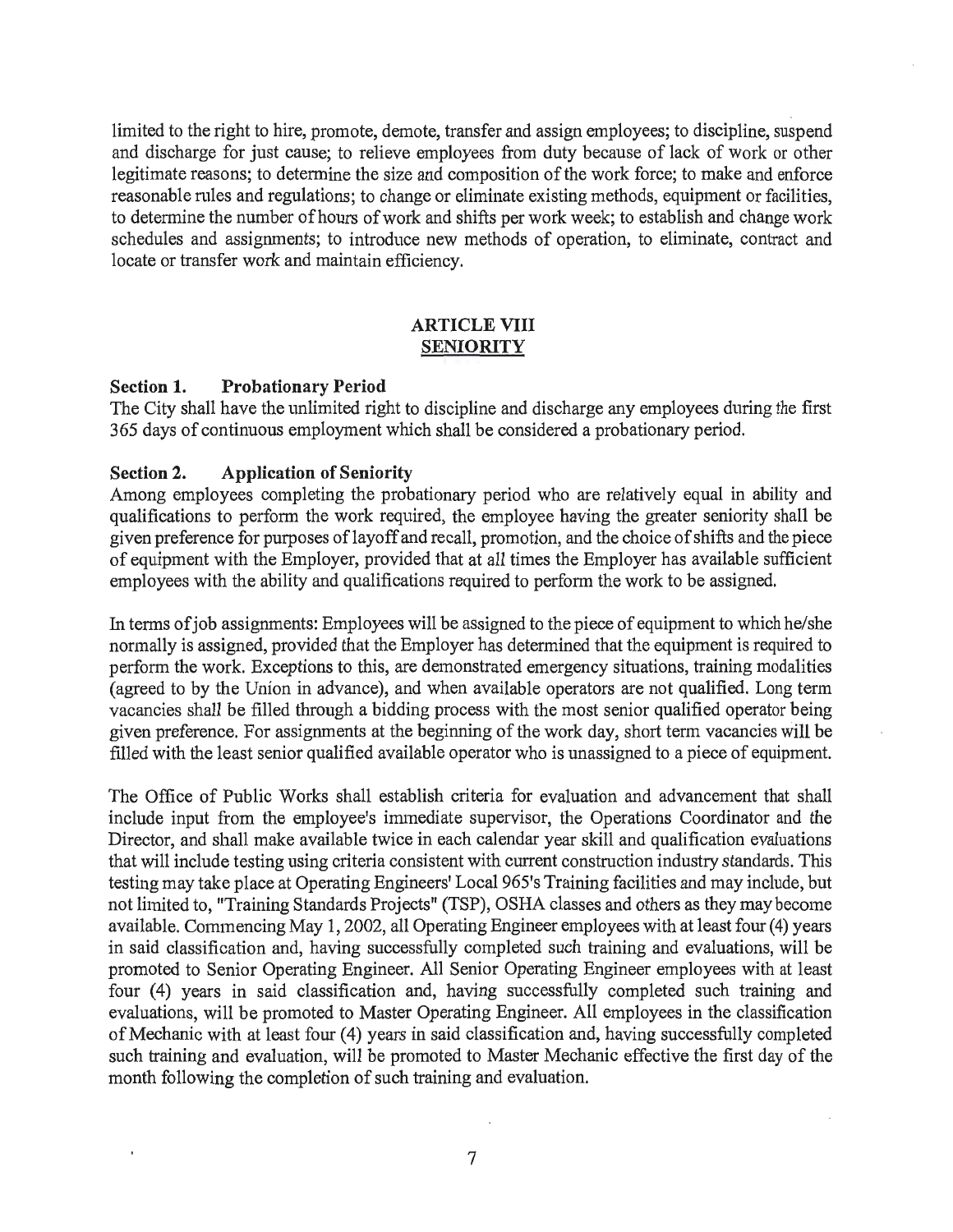## ARTICLE IX HOURS OF WORK

## Section 1. No Guarantee or Limitation

This article shall not be construed as a guarantee or limitation on the number of hours per day or work week. The regular hours of work each day shall be consecutive except that they may be interrupted by a meal period. If another bargaining unit refuses to work, this provision will not be held against Operating Engineers Local 965.

## Section 2. Work Day and Work Week

Eight (8) consecutive hours shall constitute a work shift in any one twenty-four hour period from Monday through Friday, and shall include one (1) paid lunch period of thirty minutes. Lunch period shall be from 11 :00-11 :30, except in an emergency. Forty hours shall constitute a work week. The City may establish another regular work week for a minimum number of individuals or crews.

## Section 3. Starting Time

The normal starting time shall be 7:00 a.m. However, in order to meet seasonal conditions or special conditions specified by the awarding authority(ies), the starting time may be changed on a weekly basis to between 6:00 a.m. and 8:00 a.m. with prior notice to the job steward and fortyeight (48) hours notice to the employee(s).

## Section 4. Overtime Payment

Employees shall receive one and one-half (1 1/2) times their regular rate of pay for all hours worked in excess of eight (8) in any workday. An employee may elect compensatory time off in lieu of overtime pay at the applicable overtime rate up to a maximum of 80 hours per contract year. Overtime hours may be split between compensatory time and pay at the employee's discretion. The employee will be notified by the Supervisor during the pay period if additional compensatory time has been approved. Compensatory time shall be taken in one hour increments, at the beginning or end of the work day, subject to the approval of the supervisor. Employees must give notice to his Superintendent at least twenty-four hours prior to the start of the shift he desires to use compensatory hours. Compensatory hours not used shall be liquidated in cash on May 31 of each year.

An employee scheduled to work on a holiday shall receive double time pay for all hours worked plus holiday pay. An employee scheduled to work on a Sunday shall receive time and one-half pay for all hours worked.

An employee scheduled to work on a sixth consecutive work day in any work week shall in any event receive time and one-half pay for all hours worked on such day and an employee scheduled to work on a seventh consecutive work day in any work week shall in any event receive double time pay for all hours worked on such day.

## Section 5. Overtime Rotation

All overtime shall be equally and impartially divided among all employees doing the same class of work, insofar as practical.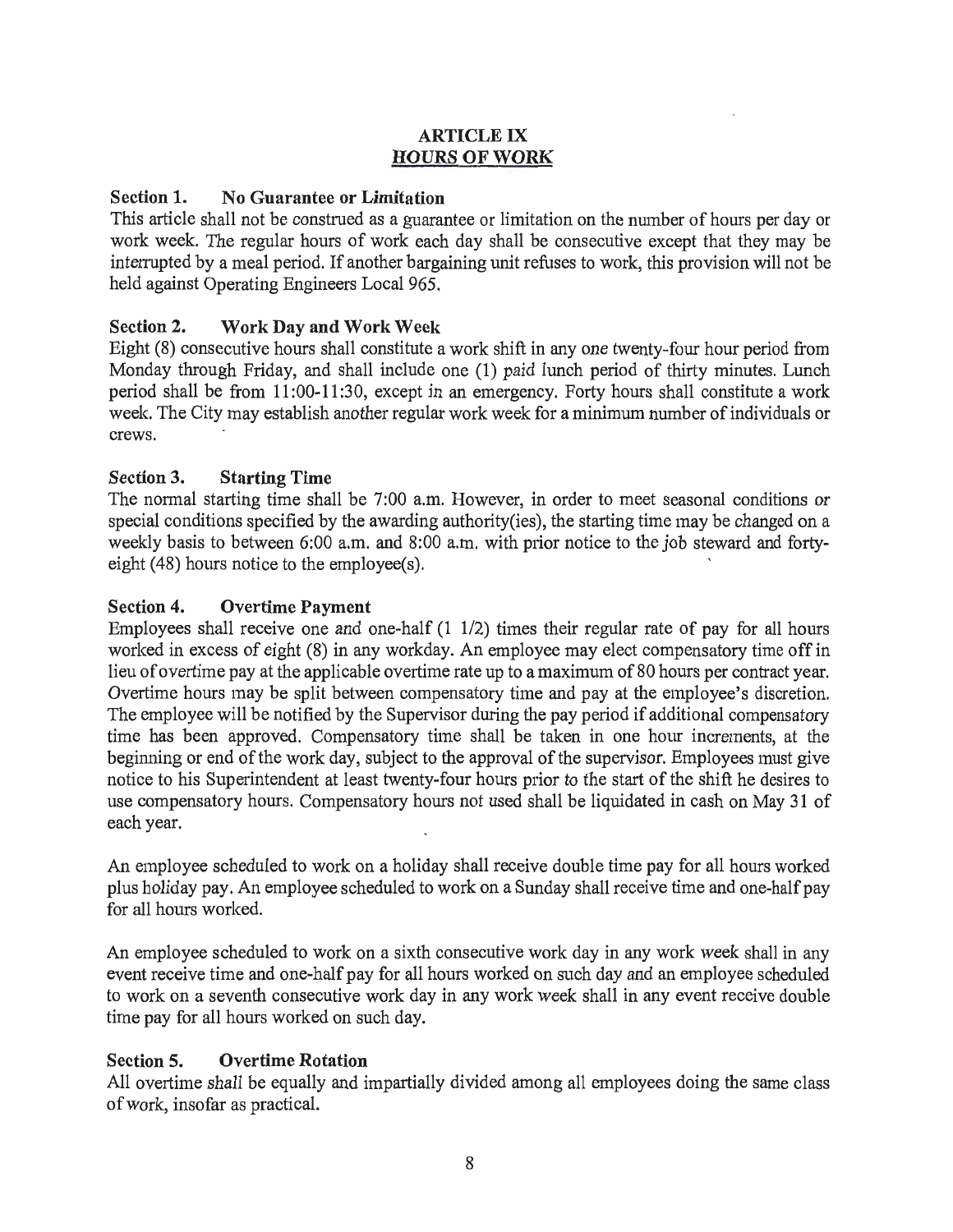### Section 6. Call In/Call Back Pay

An employee called back to work after completing his regular shift shall receive a minimum of four (4) hours work at time and one-half. Any employee called in to work on a Sunday shall receive not less than four (4) hours work at double time rate of pay. Any employee called in to work on a holiday shall receive not less than four (4) hours work at the double time rate of pay.

If the overtime assignment is completed in less than four  $(4)$  hours, the Employer will not require the employee to work the entire four (4) hours by assigning extra non-essential work. However, if a second emergency occurs during this four (4) hour period, the employee will address the second emergency and this will not be considered a second call-back.

Any employee, however, who is called in to work that extends into his next regular work shift, shall receive time and one-half for the actual hours worked up to his starting time with a minimum of two (2) hours at time and one-half.

#### Section 7. Pre-Arranged Work

Pre-arranged work outside the regular work shift shall be paid at one and one-half (1 1/2) times the regular rate when notification is give four (4) working hours in advance and no minimum call in pay will be required. Four (4) working hours constitutes sufficient time to classify overtime as being pre-arranged. Any hours worked in excess of sixteen (16) consecutive hours shall be at the double time rate. If an employee is required to stay over after the end of the regular shift, he shall be guaranteed a minimum of two (2) hours at the overtime rate.

#### ARTICLEX HOURLY WAGE RATES AND COMPENSATION

### Section 1. Hourly Wage Rates

|                        | 6/1/20     | 6/1/21     | 6/1/22     | 6/1/23 | 6/1/24     |
|------------------------|------------|------------|------------|--------|------------|
| <b>Master Operator</b> | PR         | <b>PR</b>  | PR         | PR     | PR         |
| <b>Senior Operator</b> | <b>CPI</b> | <b>CPI</b> | <b>CPI</b> | CPI    | <b>CPI</b> |

Tier II employees shall receive \$1.50 added to base wages upon contract approval.

Tier II employees shall receive \$1.50 added to base wages effective May 1, 2023.

Tier II employees shall receive \$.50 added to base wages effective May 1, 2024.

For all other titles, the annual across-the-board wage increases will be based upon changes in the annual Consumer Price Index for the Midwest Region Size Class B/C (Population 50,000 to 1,500,000) rounded to the nearest tenth of one percent. The most recent calendar year annual CPI value will be compared to the prior calendar year annual CPI to determine the rate of increase on a percentage basis (i.e. For 2010 versus 2009: (133.689/130.715)-1= 2.3%)). Wages shall be increased across-the-board by this rate. However, in no case shall the rate of increase for wages be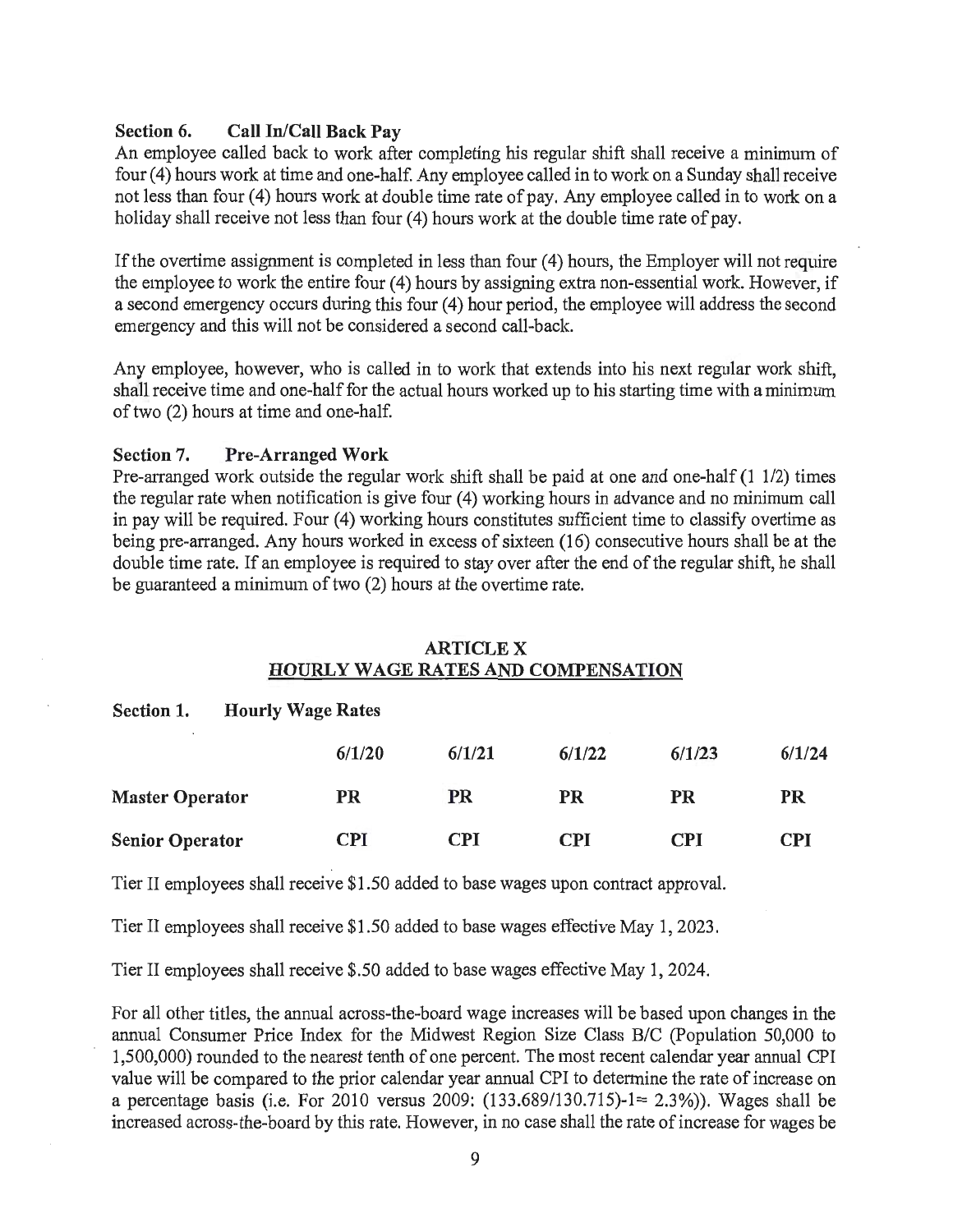greater than 3%. If the rate as measured by this index is less than one and one quarter (1.25), the across-the-board increase shall be one and one quarter percent (1.25%). The CPI index values shall be taken from data provided by the U.S. Department of Labor, Bureau of Labor Statistics. New employees shall receive the probationary rate for their classification for the first twelve (12) months of employment.

Effective May 1, 2020, new hires hired into the bargaining unit shall only hold the title of Operating Engineer throughout their employment with the City and the base wage shall be \$33.50 an hour. The base wage rate shall be frozen until such time a new hire is hired and then thereafter negotiated across-the-board increases shall apply for the newly hired employee. Effective May 1, 2023, the base wage shall be \$35.00 an hour. Effective May 1, 2024, the base wage shall be \$35.50 an hour. Longevity pay shall still apply to any new hires when the employee becomes eligible.

## Section 2. Temporary Employees

Operating Engineers employed on a temporary basis shall receive the prevailing rate as certified by the Illinois Department of Labor for Sangamon County or the hourly wage rate set forth in this Agreement, whichever is less. The Employer will make contributions to the union-sponsored Pension, Health and Welfare Funds and Training according to the rates established by the Illinois Department of Labor for Sangamon County. Effective September 1, 2005, Operating Engineers employed on a temporary basis shall be acquired through the referral procedure of the Union and shall be covered by the terms and conditions of this Agreement except for the following: Article XIII, Holidays, Article XIV, Vacations, Article XV, Leaves of Absence, Article XVI, Group Insurance and Article XVII, General Provision, Section 1. Tool and Uniform Allowance. Temporary employees who are unsatisfactory to the City will be terminated and the Union will be requested to select another temporary employee if the City requires such service. Full time employees shall have preference to machine assignments before temporary employees.

### Section 3. Meal Allowance

In emergencies, (snow, wind storms, etc.) meals will be furnished by the Employer not to exceed \$10.00 for each man required to work over ten (10) hours. A second meal allowance of \$10.00 will be furnished by the Employer after an employee works continuously for more than twenty (20) hours.

#### Section 4. Shift Bonus

Employees assigned to regularly scheduled 3 :00 p.m. to 11 :00 p.m. and the 11 :00 p.m. to 7:00 a.m. shifts shall receive a shift bonus in the amount of\$.75 per hour, effective June 1, 2005. Employees assigned to temporary 3:00 p.m. to 11:00 p.m. and the 11:00 p.m. to 7:00 a.m. shifts for the purpose of snow removal and other emergencies shall receive shift bonus in the amount of \$.75 per hour.

Applicable shift bonus pay shall apply to employee's rate for the purposes of computing overtime. The phrase "assigned to a temporary shift," means notification of such assignment prior to the end of an employee's regularly scheduled shift.

Shift bonus shall apply only for shifts worked and not for sick pay, vacation pay, holiday pay, personal business day, funeral leave or any other pay for time not actually worked.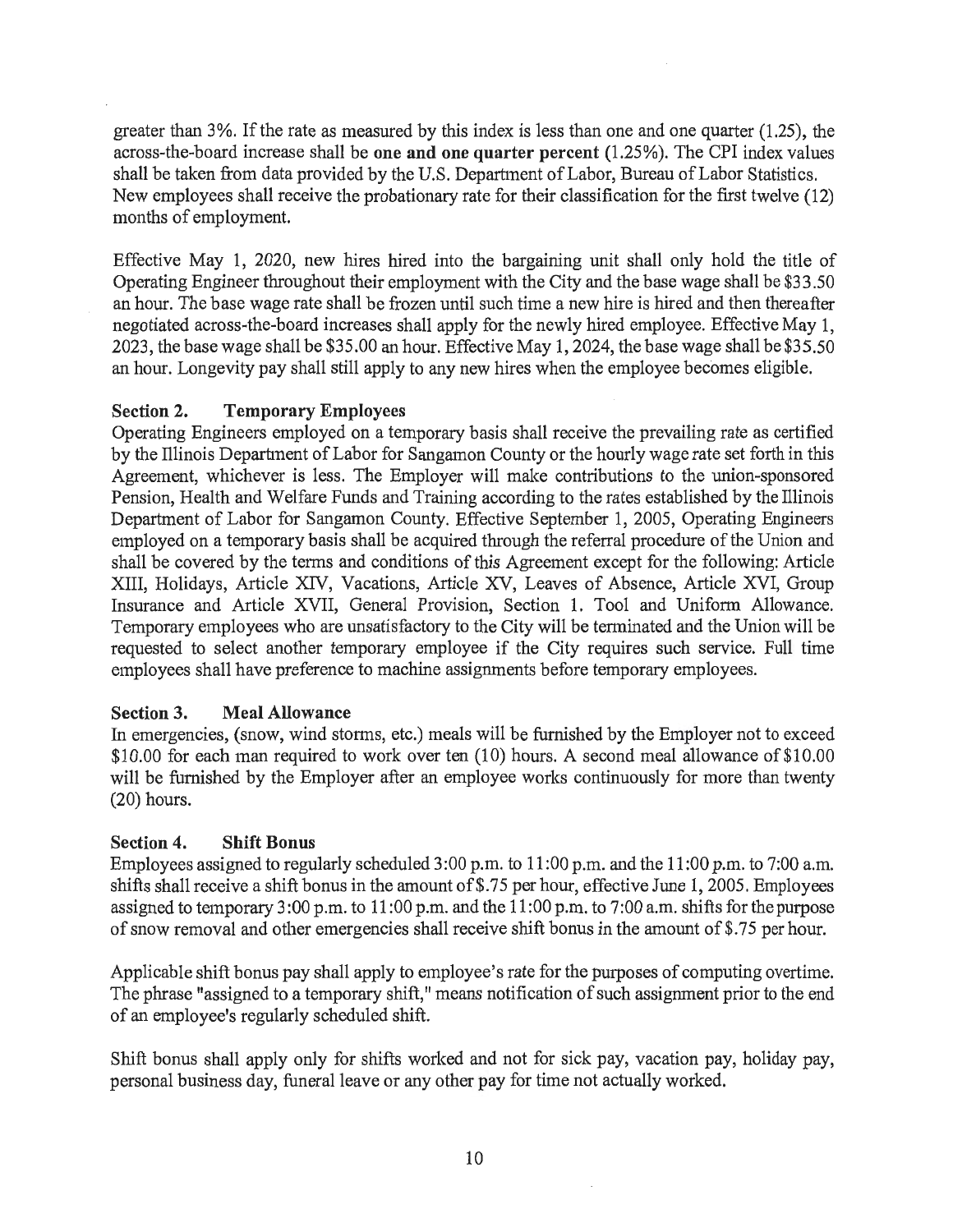# Section 5. Assignment Pay

Employees that are required to obtain a chemical application license shall receive an additional \$1.00 per hour for all hours worked. The additional \$1 .00 shall only be in effect while chemical application work is done.

# Section 6. No Pyramiding

Compensation shall not be paid more than once for the same hours under any provision of this Agreement.

# Section 7. Retroactive Pay

It is recognized that the parties of this agreement, when negotiating a successor agreement may go beyond the expiration date of this agreement. In that case, should the parties negotiate retroactive pay, that retroactive pay shall be limited to those employees still in the active, full-time service of the department on the date of the execution of this agreement.

## Section 8. Longevity

Employees, who have completed 15 years or more in Local 965 while employed with the City, shall have \$.50 added to their base wage effective the first day of the month following the completion of said years of service. Employee who have completed 20 years or more in Local 965 while employed with the city, shall have an additional \$.50 added to their base wage for a total of \$1.00 effective the first day of the month following the completion of said years of service. Employee who have completed 25 years or more in Local 965 while employed with the city, shall have an additional \$.50 added to their base wage for a total of \$1.50 effective the first day of the month following the completion of said years of service.

## Section 9. Direct Deposit

Effective upon the ratification of the 2017 contract, employees pay shall be made via direct deposit to an institution of the employees' choosing.

## Section 10. Safety Incentive

Safety Incentive. Effective June 1, 2017, all employees covered under this agreement who work safely in accordance with all safety rules, and have no lost time accidents or OSHA recordable injury in a year, shall receive an annual safety incentive on May 30, and every succeeding year. Should all members achieve the safety incentive, then those who achieved the safety incentive shall receive the additional group incentive amount as stated below. The incentive shall be administered annually as follows:

| Years     | Individual | Group |
|-----------|------------|-------|
| $1 - 5$   | \$200      | \$150 |
| $6 - 10$  | \$250      | \$200 |
| $11 - 15$ | \$300      | \$250 |
| 16-20     | \$350      | \$300 |
| $21 - 25$ | \$400      | \$350 |
| $26 - 30$ | \$450      | \$400 |
| $30+$     | \$500      | \$450 |
|           |            |       |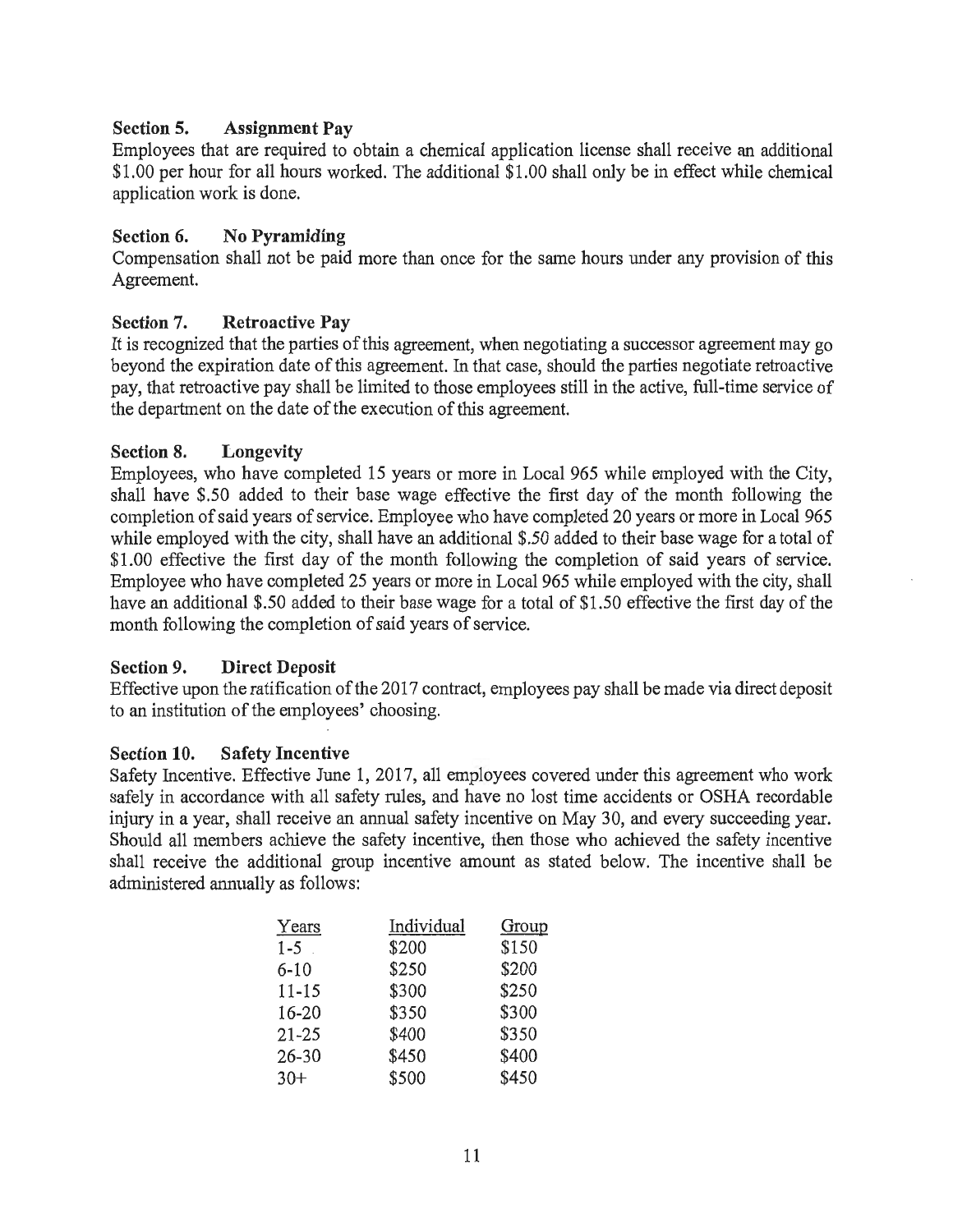Years refer to the number of years of safe work in succession. The incentive is capped at 30 years. Employees who are disciplined for violation of a safety rule but who work without a lost time accident or OSHA recordable injury will receive 50% of the initiatives. Years prior to 2017 do not count for purposes of determining the incentive.

### ARTICLE XI LAYOFF AND RECALL

Section 1: The employer may lay off any employee within the unit whenever such action is made necessary by reason of shortage of work or funds. However, no employee within the bargaining unit shall be laid off while there are temporary, part time or probationary employees serving in the same classification for which the employee is eligible and available.

In the event that layoff is necessary, employees will be laid off in accordance with their seniority and their ability to perform the remaining work available without further training.

An employee laid off shall be notified in writing no later than (20) workdays prior to the period of layoff.

An employee shall not earn vacation or sick leave accrnal or personal days during the period of layoff.

Section 2: The names of employees laid off shall be placed on a recall list for a period of sixty (60) months. Recall shall be according to inverse order of their layoff.

Employees who are eligible for recall shall be sent Notice of Recall to the employee's last reported address by certified mail/return receipt requested. The employee shall notify the Employer of their intention to return within ten (10) working days after receipt of a Notice of Recall.

## ARTICLE XII DRUG TESTING

## POLICY STATEMENT

The Union and the Employer agree that the use of illegal drugs, and the abuse of legal drugs by anyone presents unacceptable risks to the safety and well-being of other employees and the public, invites accidents and injuries, and reduces productivity. In addition, such conduct violates current City regulations and the reasonable expectations of the public that the employees who serve and protect them obey the 1 aw and be fit and free from the adverse effects of drug abuse. In the interest of employing persons who are not impaired by drug abuse in the performance of their jobs, and for the safety and well-being of employees and residents. the Employer will establish a program that will allow the Employer to take the necessary steps, including drug testing, to eliminate such abuse by such employees.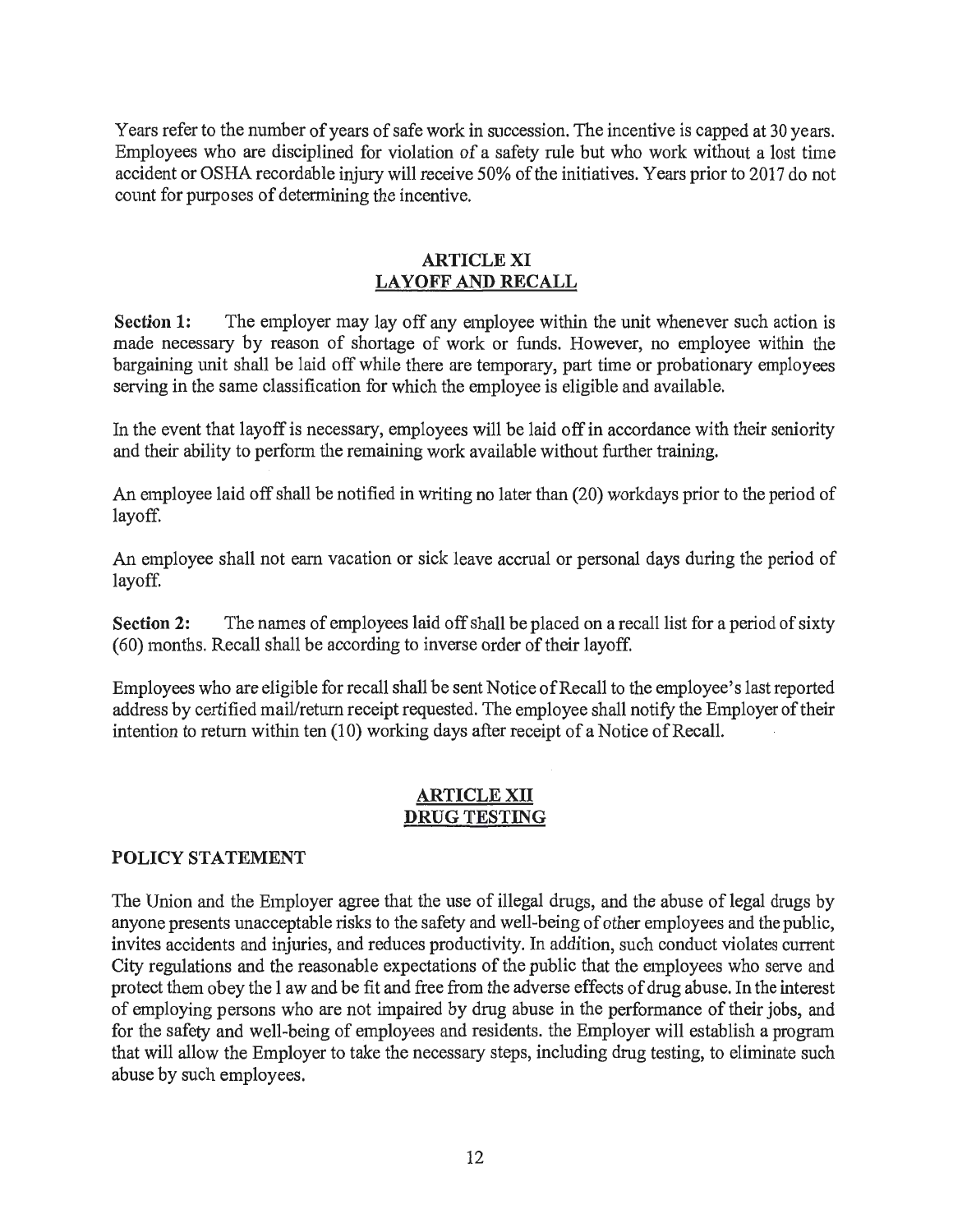## **DEFINITIONS**

A. "Drug(s)" shall mean any controlled substance listed in the Illinois Compiled Statues, Chapter 720, Act 570, known as the Controlled Substances Act, for which the person tested does not submit a valid prescription. Thus, the term "drug(s)" includes both abused prescription medications and illegal drugs. For the purposes on Random Drug Testing only, "drugs" shall mean:

Amphetamines Cocaine Marijuana Opiates PCP 6-Acetylmorphine Ecstasy Oxycodones Semi-Synthetic Opiates

B. "Impairment" due to drugs shall mean a condition in which the employee is unable to properly and safely perform his/her duties due to the effects of a drug in his/her body. Where impairment exists, incapacity for duty shall be presumed.

C. "Positive Test Results" shall mean a positive result on both an initial screening test and confinning test. If the initial test is positive, but the confirming test is negative, the test results will be deemed negative, and no action will be taken. A positive confirming test result is one where the specimen tested contained drug or drug metabolite concentrations at or above the concentration level specified in the Section outlining Drug Testing Standards below.

D. The term "drug abuse" includes the use of any controlled substance which has not been legally prescribed and/or dispensed, or the abuse of a legally prescribed drug for which a valid, prescription cannot be documented, which results in evidence of impairment while on duty.

E. The term "employee," for the purposes of this article only and not for any other collective bargaining language purpose, shall include all employees covered under Operating Engineers Local Union No. 965.

F. The term "refusal" shall mean an employee's unwillingness to submit to testing, including an inability to provide a urine specimen within twenty-four (24) hours of a proper request to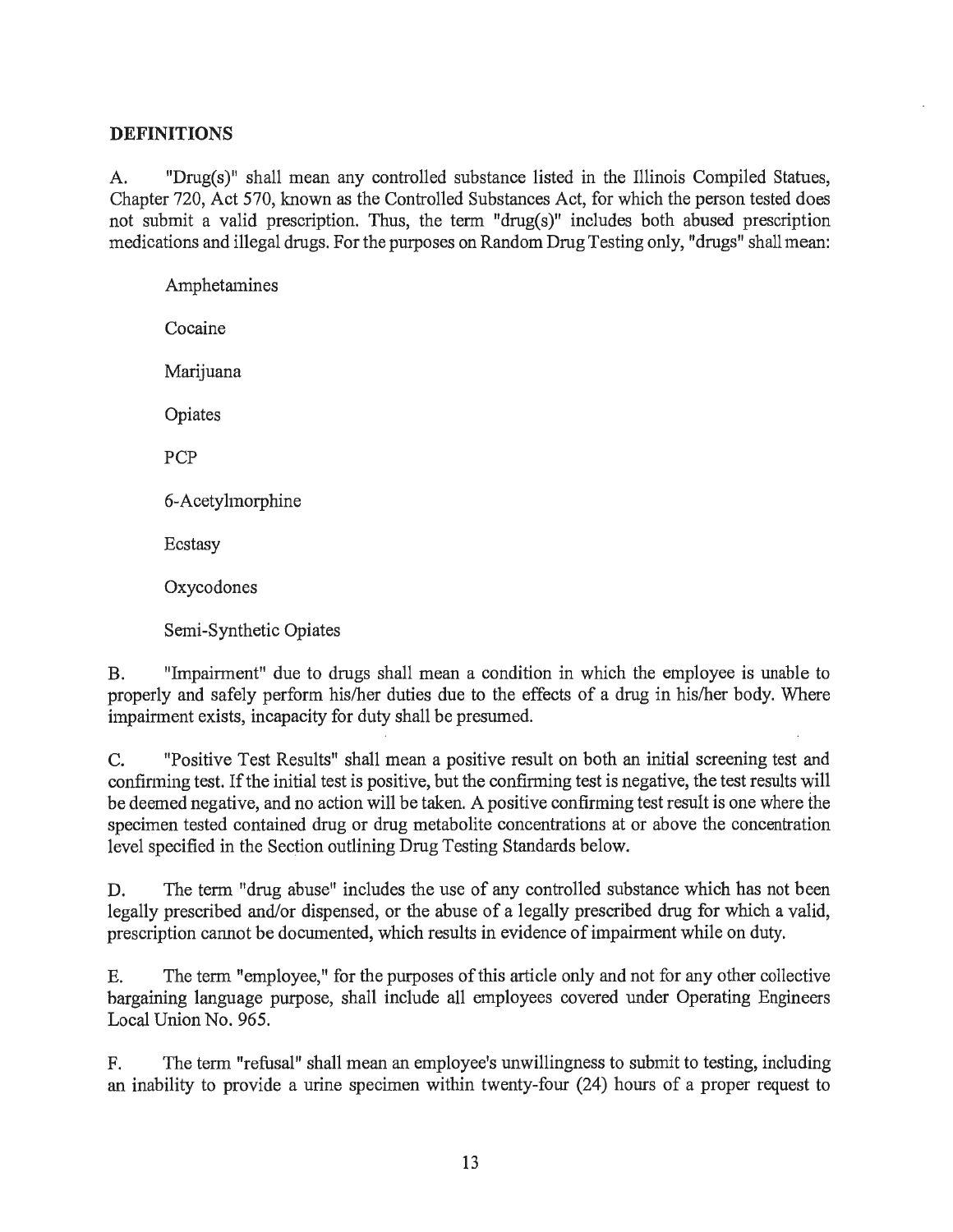provide said sample, unless the employee can supply a credible medical excuse for the inability to supply a urine specimen.

## ADMINISTRATION OF TESTS

## A. Educating Employees Regarding Drug Testing

All eligible employees of City, Water, Light, and Power will receive a copy of the Employer's drug testing policy. Employees will be provided with information concerning the impact of the use of drugs on job performance. In addition, the Employer will educate and inform the employees on the testing procedure and the consequences of testing positive for drug use/abuse. All newly hired employees will be provided with this education and information. No employees shall be tested unless this education and infonnation has been provided to him/her.

#### B. Reasonable Suspicion Testing

1. Reasonable suspicion exists if specified objective facts and circumstances warrant rational inferences that a person is using, in possession of, and/or is individually impaired due to the abuse of drugs. Reasonable suspicion will be based upon the following:

- a. Observable phenomenon, such as direct observation of use, possession, and/or the evidence of individual symptoms of impainnent resulting from using or being under the influence of drugs; and/or
- b. Information provided by an identifiable (including name). reliable and credible source, which can be independently corroborated. Information has to be given to the individual or his designee.

2. Where there is reasonable suspicion that an employee is under the influence of drugs or there is evidence of impairment while on duty, that employee may be required to report for drug testing. The Director or Human Resources shall detennine if reasonable suspicion exist.

#### 3. Alcohol Testing

A CDL required employee shall be tested for alcohol only if reasonable suspicion has been established as outlined under "Reasonable Suspicion Testing." Failure by the employer to do so shall negate any adverse action taken against the employee regardless of the outcome of any test. Given the nature of the testing, the employee shall be driven to a mutually agreed upon testing site by the Union president or a union designee.

An initial "screen test" shall be conducted first. Any result less than .025 shall be considered a negative test. If the alcohol concentration is .025 or greater. a second or "confirmation test" must be conducted. The test shall be by "Evidential Breath Test (EBT) device. that prints out the results, date, time, a sequential test number, name, and serial number of the EBT. The test must be conducted by a "Breath Alcohol Technician" who is trained to operate the EBT and is proficient in all breath alcohol testing procedures.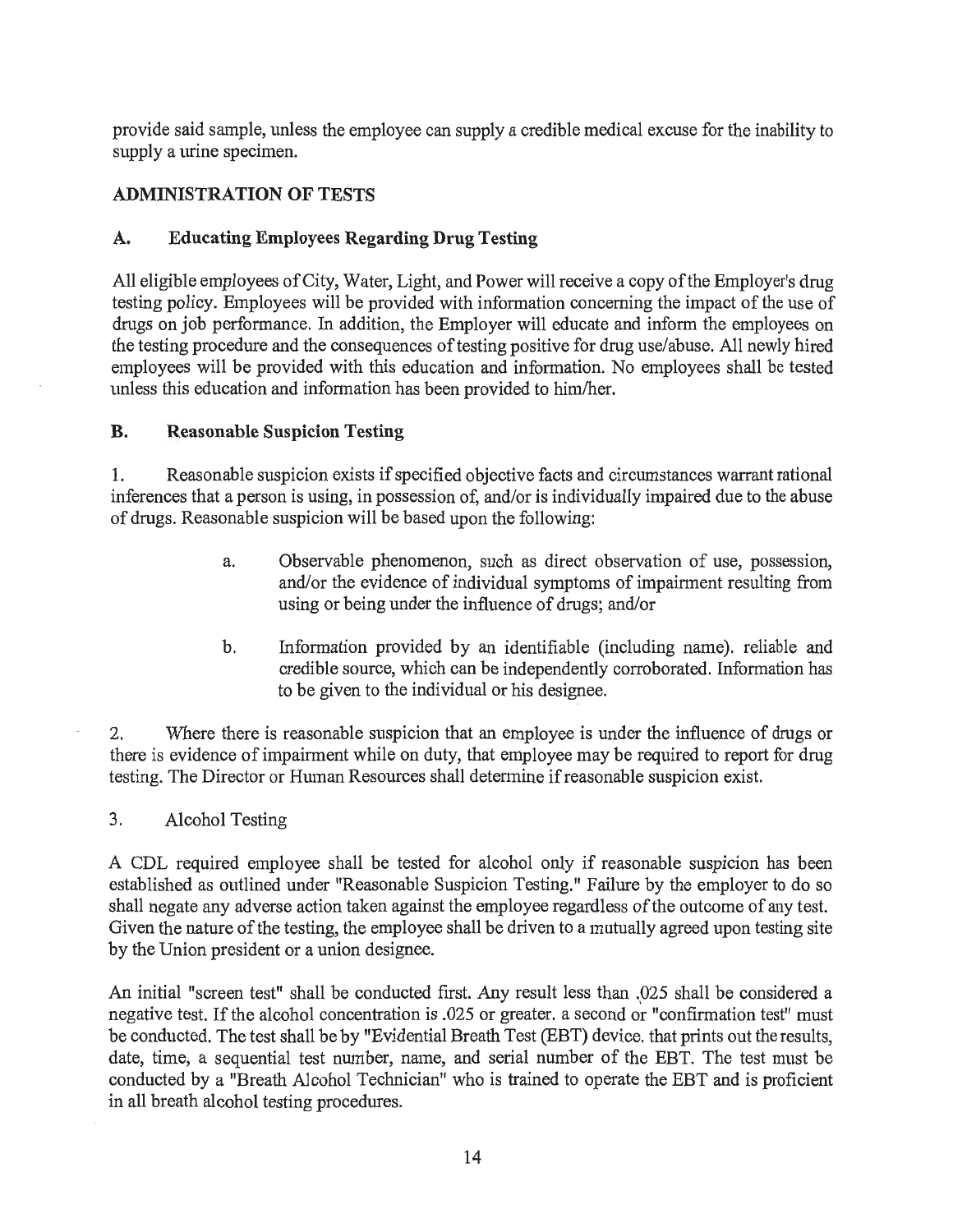Any CDL required employee who tests higher than .025 but less than .04 shall cause the employee immediately from driving for at least 24 hours. I f the employee cannot perform any non-safety sensitive task or function due to unavailability, that employee will be placed on unpaid administrative leave until the 24 hour period ends. CDL required employees with a .04 or higher shall be subject to the disciplinary process as outlined in this article.

# **C. Random Drug Testing**

1. When the Human Resources Department selects a testing date, that department shall then contact the Director or his designee, and then contact the President of the Union, or such other individual as has been previously designated in writing by the President. the morning of the date selected to inform them that random testing will be done that date. It shall be the obligation of the Union representative to promptly come to the office of the Director to participate in a selection of randomly selected employees. The Union President or his designee shall draw the group.

No employee shall be randomly selected more than once until all other employees have also been selected without consideration of time between random selections.

2. All employees on duty at the moment of the drawing shall be tested regardless of whether it is that employee's regular shift or workday. Any employee not scheduled to work on the day of the testing will be excused from testing that specific day. After the drawing of the group for testing no employee shall be allowed to leave until providing the urine sample.

3. After the drawing the Director or his designee shall order the selected group to report to the testing site as promptly as practical. The group shall drive themselves to the testing site.

4. The employees in the selected group shall provide specimens of urine sufficient to allow for "split sample" collection and processing of the specimens.

5. The testing laboratory or testing facility will test a nine (9) panel drug screen that will only include the following drugs:

Amphetamines Cocaine Marijuana Opiates PCP 6-Acetylmorphine 10 ng/ml Ecstasy 500 ng/ml Oxycodones 100 ng/ml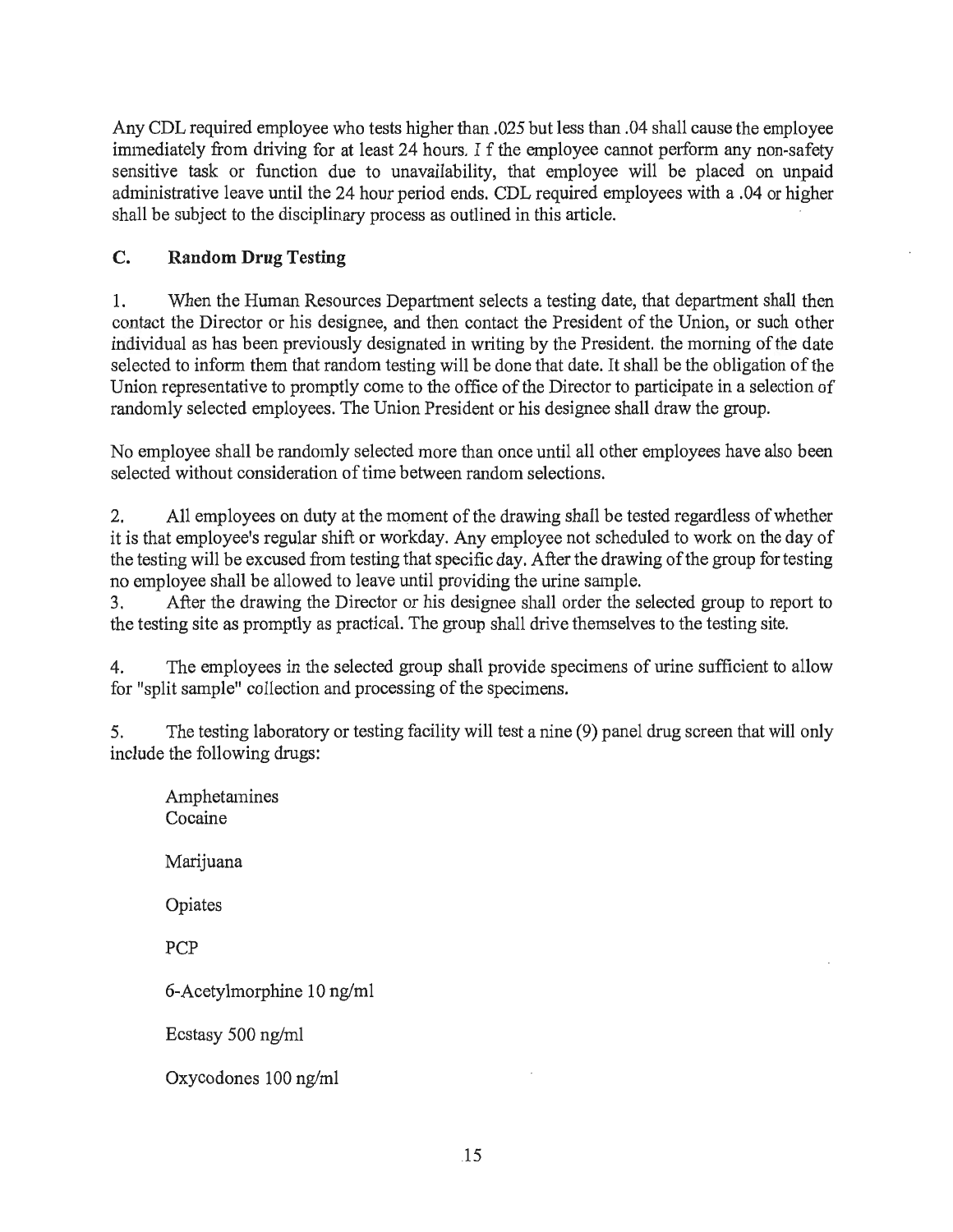Semi-Synthetic Opiates 500 ng/ml b.

6.a. Initial Screening Test Standards

The following initial immunoassay test cutoff levels shall be used when screening specimens to determine the following:

Amphetamines 500 ng/ml Cocaine metabolites 150 ng/ml

Marijuana metabolites 300 ng/ml

Opiate metabolites 2000 ng/ml

Phencyclidine 50 ng/ml

6-Acetylmorphi ne 10 ng/ml

Ecstasy 500 ng/ml

Oxycodones 100 ng/ml

Semi-Synthetic Opiates 500 ng/ml b.

6.b. Confirmatory Test Standards

All specimens identified as positive on the initial screening test shall be confirmed using GC/MS techniques at the cutoff levels listed below. All confirmations shall be quantitative analysis. Concentrations, which exceed the linear region of the standard curve, shall be documented.

Amphetamines:

Amphetamine 500 ng/ml

Methamphetamine 250 ng/ml

Cocaine metabolites 150 ng/ml

Marijuana metabolites 150 ng/ml

Opiates:

Morphine 2000 ng/ml

Codeine 2000 ng/ml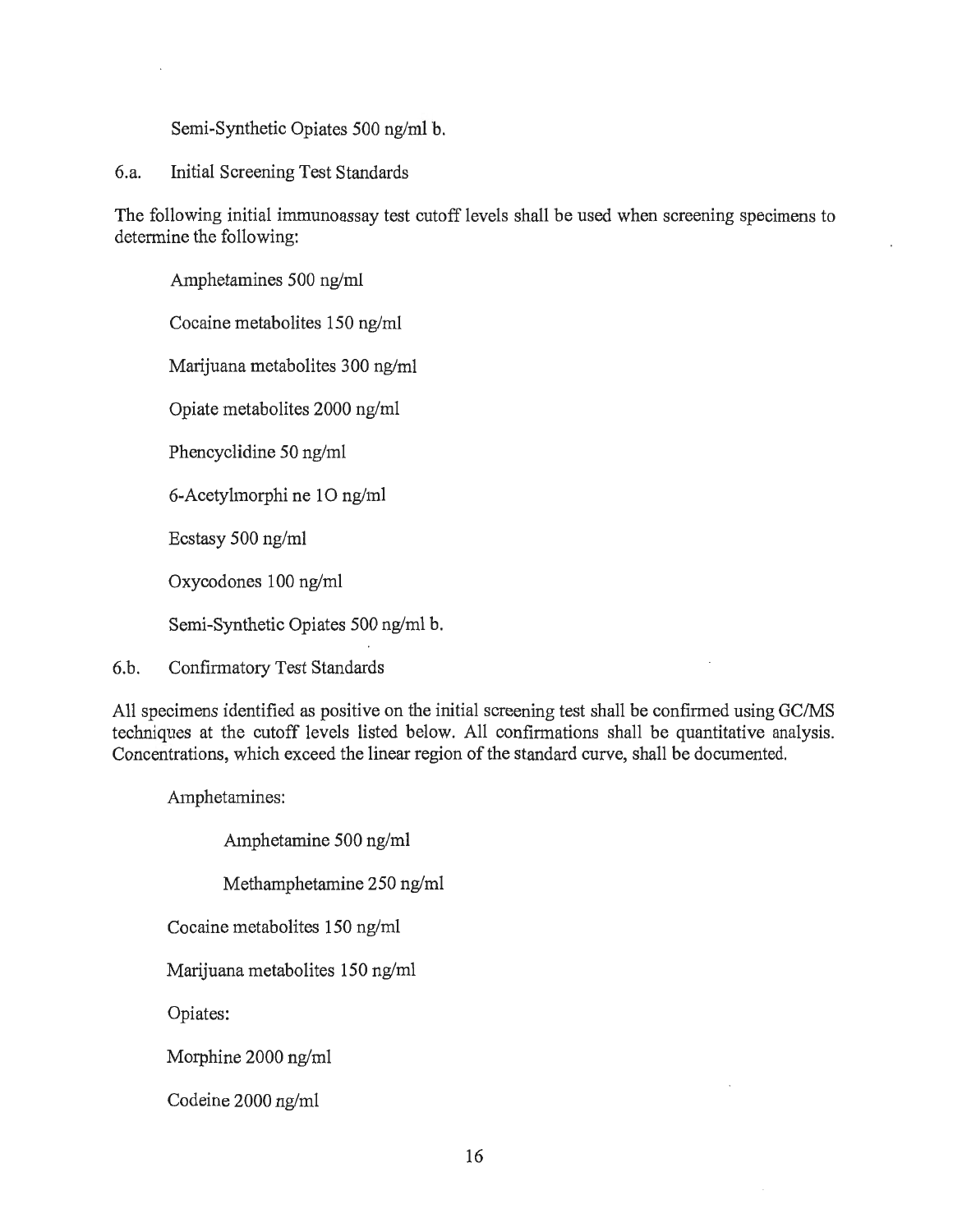Phencyclidine 40 ng/ml

# **D. Testing Procedure (for both Reasonable Suspicion and Random Testing)**

1. This section shall be the procedure for both drug testing under Reasonable Suspicion and Random drug testing.

2. When an employee is ordered to submit to testing (other than random), the Employer shall provide the employee with a written notice of the order prior to testing. The written notice shall set forth all of the objective facts and the reasons for the order to test.

3. The employee shall be permitted to consult with a representative of the Union at the time the order is given. The testing procedure shall not be delayed more than ninety (90) minutes due to the unavailability of a Union representative.

4. A refusal to submit to such testing shall be considered a positive test result, which can result in a disciplinary action up to and including discharge. Any employee who takes the test shall not be construed to have waived any objection or rights that he/she may have.

5. Use only a clinical laboratory or hospital facility that is licensed pursuant to the Illinois Clinical Laboratory Act. that has or is capable of being accredited by the National Institute of Drug Abuse (NIDA);

6. Use only a laboratory or facility which uses tamper proof containers, has a chain-ofcustody procedure, maintains confidentiality, and preserves specimens for a minimum of twelve (12) months.

At the time a urine specimen is given, the employee shall be given a copy of the specimen collection procedures; the specimen must be immediately sealed. labeled and initialed by the employee to ensure that the specimen tested by the laboratory is that of the employee.

7. Collect a sufficient sample of the same bodily fluid or material from an employee to allow for initial screening. a confinnatory test and a sufficient amount to be reserved for later testing if requested by the employee.

8. Collect samples in such a manner as to preserve the individual employee's right to privacy, ensure a high degree of security to the sample and its freedom from adulteration. Employees shall not be witnessed by anyone while submitting a sample.

9. Confinn any employee who tests positive in the initial screening for drugs by testing the second portion of the same sample via gas chromatography, plus mass spectrometry (or "GC/MS") or the equivalent or better scientifically accurate and accepted method that will provide quantitative data about detected drug or drug metabolites: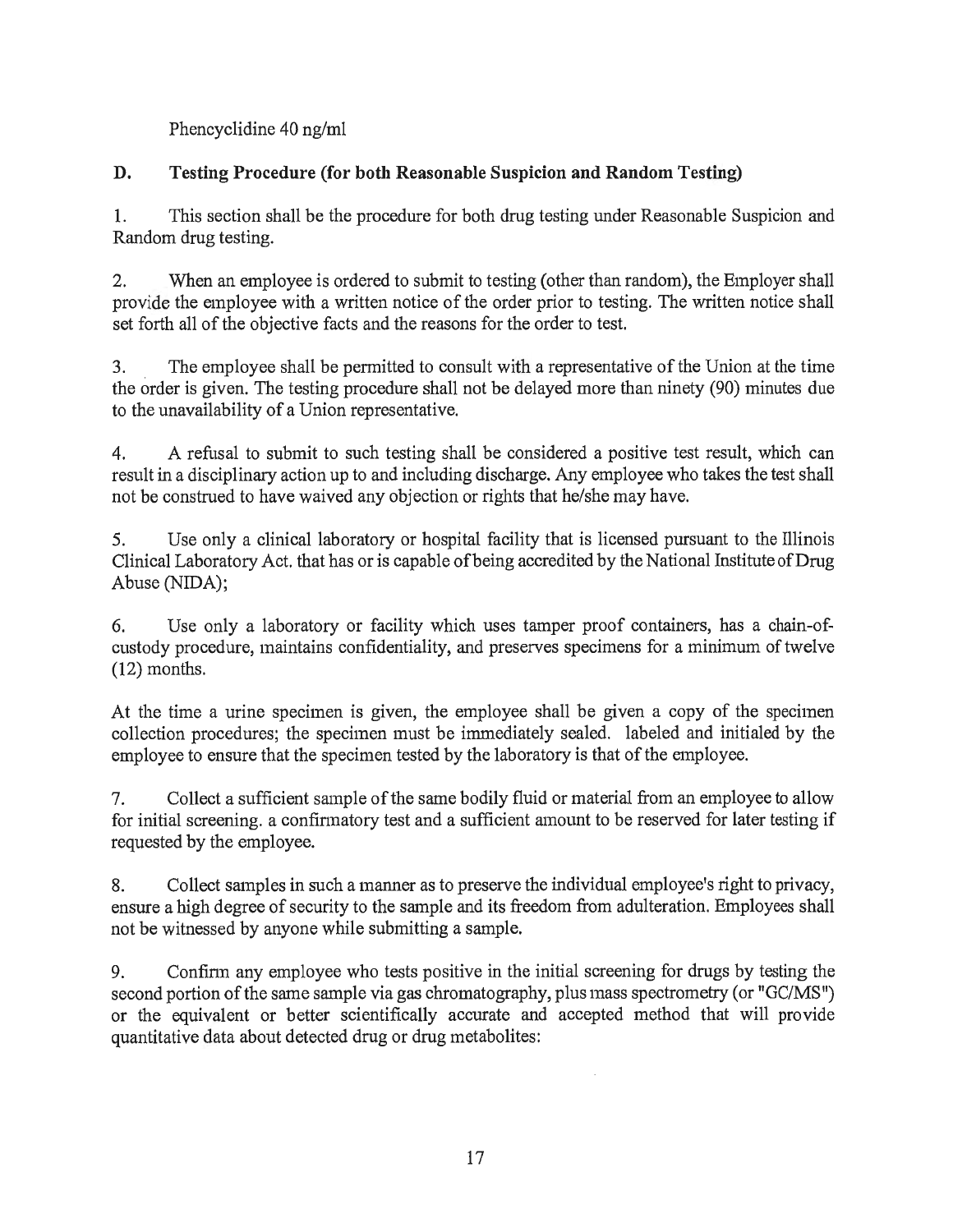10. Provide the employee tested with an opportunity to have the additional sample tested by an NIDA accredited clinical laboratory or hospital facility of the employee's own choosing, at the employee's own expense;

11. Provide each employee tested, upon written request, with a copy of all written infonnation and written reports received by the Employer in connection with the testing and the results;

12. Ensure that no employee is subject to any adverse employment action except emergency temporary re-assignment or leave with pay during the pendency of any testing procedure where the employee's re-assigned is required. Any such emergency re-assignment or *leave* shall be immediately discontinued in the event of a negative test result. and all records of the testing procedure will be expunged from the employee's personnel files;

13. Required that the Laboratory or hospital facility report to the Employee when a urine sample is positive only if both the initial and confirmatory test are positive. The parties agree that should any information concerning such testing or the results thereof be obtained inconsistent with the understanding expressed herein. the Employer and the Union shall not use such information i n any manner or forum adverse to the employee's interest.

# E. Post Accident Drug Testing

Any employee covered under this agreement that is involved in a motor vehicle accident while operating a City owned vehicle while on shift shall be subject to drug testing if:

- a. A citation is written by law enforcement and the enforcing body determines the employee is at fault
- b. Damage in excess of \$10,000.00 occurs to City owned property
- c. Any individual claims to be injured including the employee

If any of the above situations occur, the employee shall be subject to drug testing as outlined in this agreement.

## DRUG TESTING STANDARDS (FOR REASONABLE SUSPICION)

## A. Initial Screening Test Standards

The following initial immunoassay test cutoff levels shall be used when screening specimens to determine whether they are positive for the following drugs/classes of drugs:

Initial Test Level

Amphetamines:

Amphetamine 500 ng/ml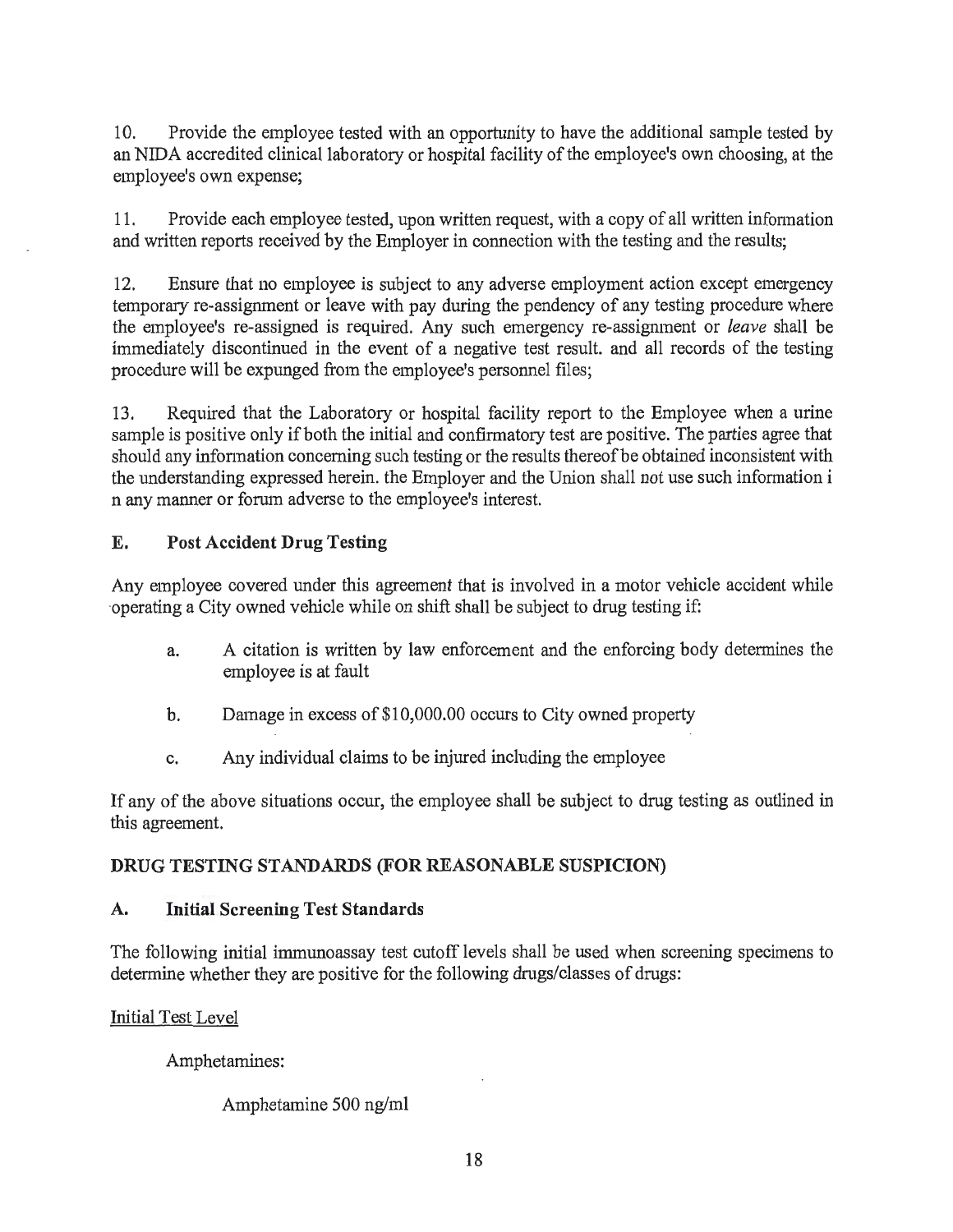Methamphetamine 500 ng/ml

Cocaine metabolites 150 ng/ml

Marijuana metabolites 150 ng/ml

Opiate metabolites:

Morphine 2000 ng/ml

Codeine 2000 ng/ml

6-Acetylmorohi ne 100 ng/ml

## **B. Confirmatory Test Standards**

All specimens identified as positive on the initial screening test shall be confirmed using GC/MS techniques at the cutoff levels listed below. All confirmations shall be quantitative analysis. Concentrations, which exceed the linear region of the standard curve, shall be documented.

Confirmatory Test Level

Amphetamines:

Amphetamine 500 ng/ml

Methamphetamine 500 ng/ml

Cocaine metabolites 100 ng/ml

Marijuana metabolites 150 ng/ml

Opiate metabolites: Morphine 2000 ng/ml

Codeine 2000 ng/ml

6-Acetylmorphi ne 10 ng/ml

## **C. Changes in Test Standards**

The cutoff levels as test standards may be amended during the tenn of this agreement, by mutual written agreement based on newly adopted NIDA screening and confirmatory standards.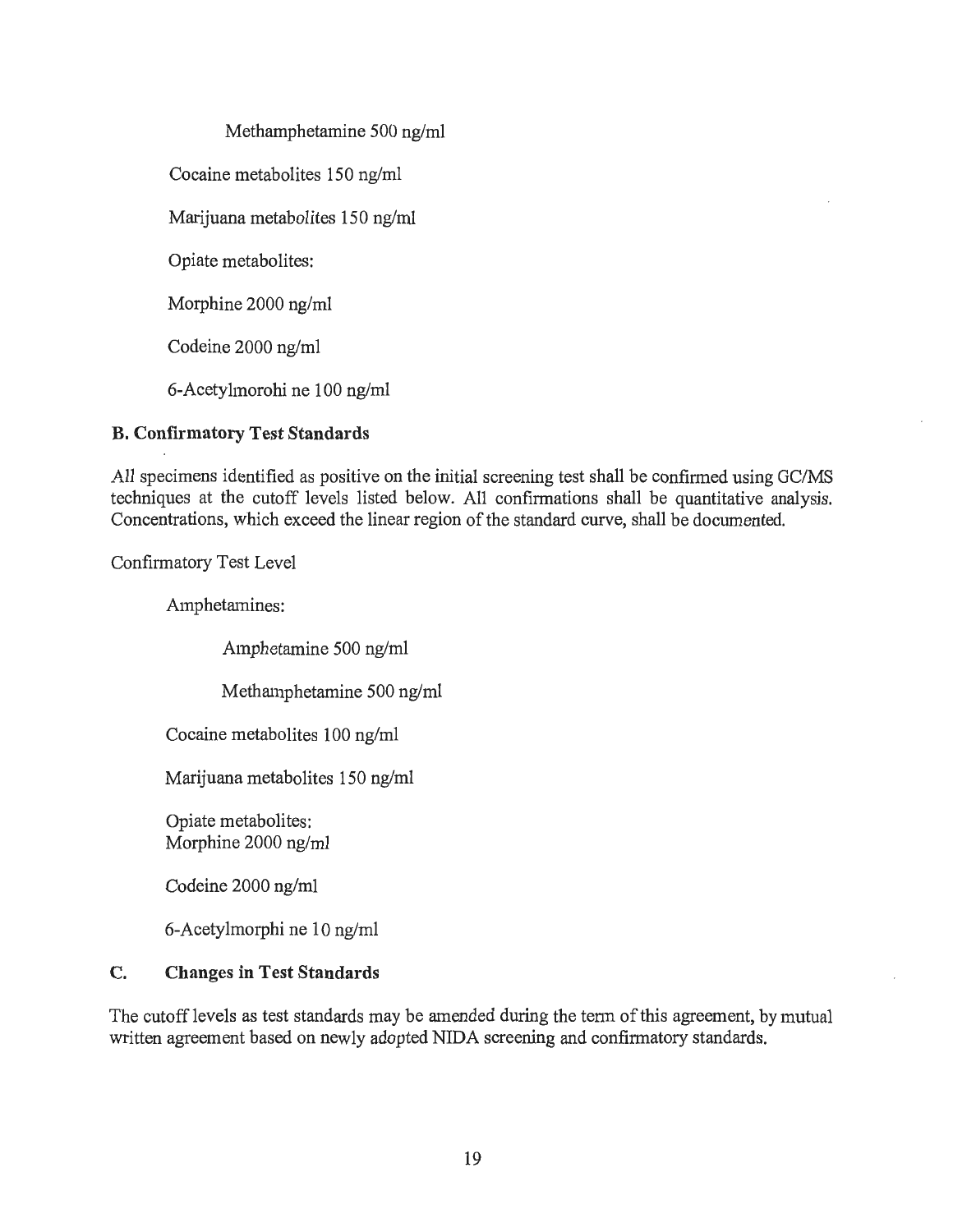## RIGHT TO CONTEST

The Union and/or the employee shall have the right to file a grievance concerning any test permitted by this Agreement. Any re-resting of samples by the Union and/or employee shall be at their expense. I fre-testing shows a negative result, then the Employer will reimburse the employee for the expense of re-testing.

#### VOLUNTARY REQUEST FOR ASSISTANCE

The Employer shall take no adverse employment action against an employee who voluntarily seeks treatment, prior to any drug test being ordered or administered, through the Employer's EAP Program. or through one of the City's health care providers and/or referrals to other recognized or certified programs, for an alcohol or drug related problem. The Employer shall make avail able through its Employee Assistance Program a means by which the employee may obtain referrals, while undergoing treatment or when otherwise unfit for duty in his current assignment. All such requests shall be confidential. When undergoing treatment or when otherwise unfit for duty in his current assignment, employees shall be allowed to use: 1) Accumulated sick leave; and/or 2) Paid leave; and/or 3) Be placed on an unpaid leave pending treatment.

#### DISCIPLINE

If an employee has positive results from a drug test he/she will undergo professional consultation and evaluation then undergo and complete treatment as prescribed by that professional; however, if the positive result follows a tests administered after an accident with fatalities said employee will be discharged. In all other cases involving a positive result, the employee shall receive a thirty (30) business day suspension.

In the event an employee tests positive again within a twenty-four (24) month period (from date of initial testing), then that employee shall receive a sixty (60) day suspension.

In the event an employee tests positive for a third time within a five (5) year period (from date of initial testing), then that employee shall be discharged with one exception:

If the normal procedure would lead to the discharge of an employee who has twenty (20) years of seniority or credible service with the City, then that employee shall receive a six (6) month suspension and a last chance agreement of five (5) years over the drug policy only. If that employee should test positive again during the term of the last chance agreement. then that employee shall be discharged, and the union and the employee shall have no right to grieve the discharge.

#### DUTY ASSIGNMENT

The nature of the EAP or treatment program allows the employee to continue to work during treatment. the Employer may maintain the individual's previous employment status. If an employee participates in an inpatient program, which precludes continued employment, the employee shall be granted a leave to do so. At the end of such 1 eave, the employee shall be returned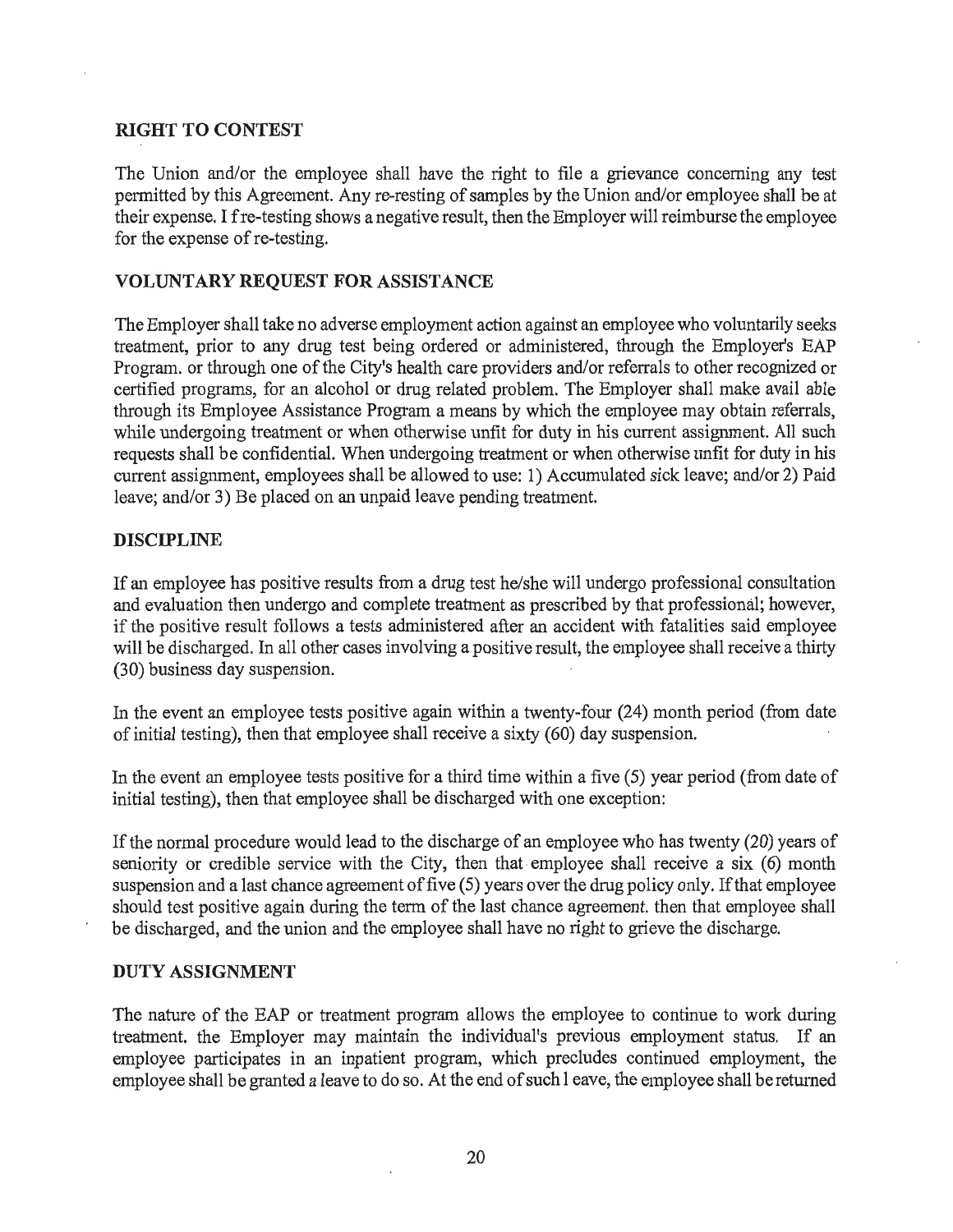to his former position with no loss of seniority and accumulated benefits. An employee may use accumulated sickness or disability benefits during the period of his/her treatment lease.

Employees who voluntarily report to the Supervisor that they are taking prescribed or over-thecounter medication that has adverse side effects. Which interfere with the employee's ability to perform his/her normal duties, may be temporarily reassigned with full pay to their duties. Nothing in this Section shall prevent an employee from seeking treatment or taking a treatment **1** eave more than one time in a year for in-patient treatment.

#### **CONFIDENTIALITY OF TEST RESULTS**

The results of drug test will be disclosed to the person tested, the Director, the Director of Human Resources, and such other officials, as may be mutually agreed to by the parties. The test results will be disclosed to the employee's Union President or designee. Test results will not be disclosed externally except where required for disciplinary purposes.

#### **CONFIDENTIALITY**

Information and records relating to positive drug and/or alcohol test results, drug and/or alcohol dependencies and legitimate medical explanations provided by the Medical Review Office (MRO) shall be held confidential. Such records and explanations may be disclosed among directors, managers and/or supervisors on a need-to-know basis and may be disclosed where relevant to a grievance, Civil Service hearing, charge, claim or other legal proceeding initiated by or on behalf of an employee.

Employees shall, upon written request, have access to their own results and to records relating to them which the MRO provides to the City or receives from the City's laboratory. Any employee who violates confidentiality under this policy shall be subject to disciplinary action.

#### Meetings

The Union and the Employer agree to meet periodically to discuss the Drug Testing Policy and discuss any changes or updates that are mutually agreeable to the parties.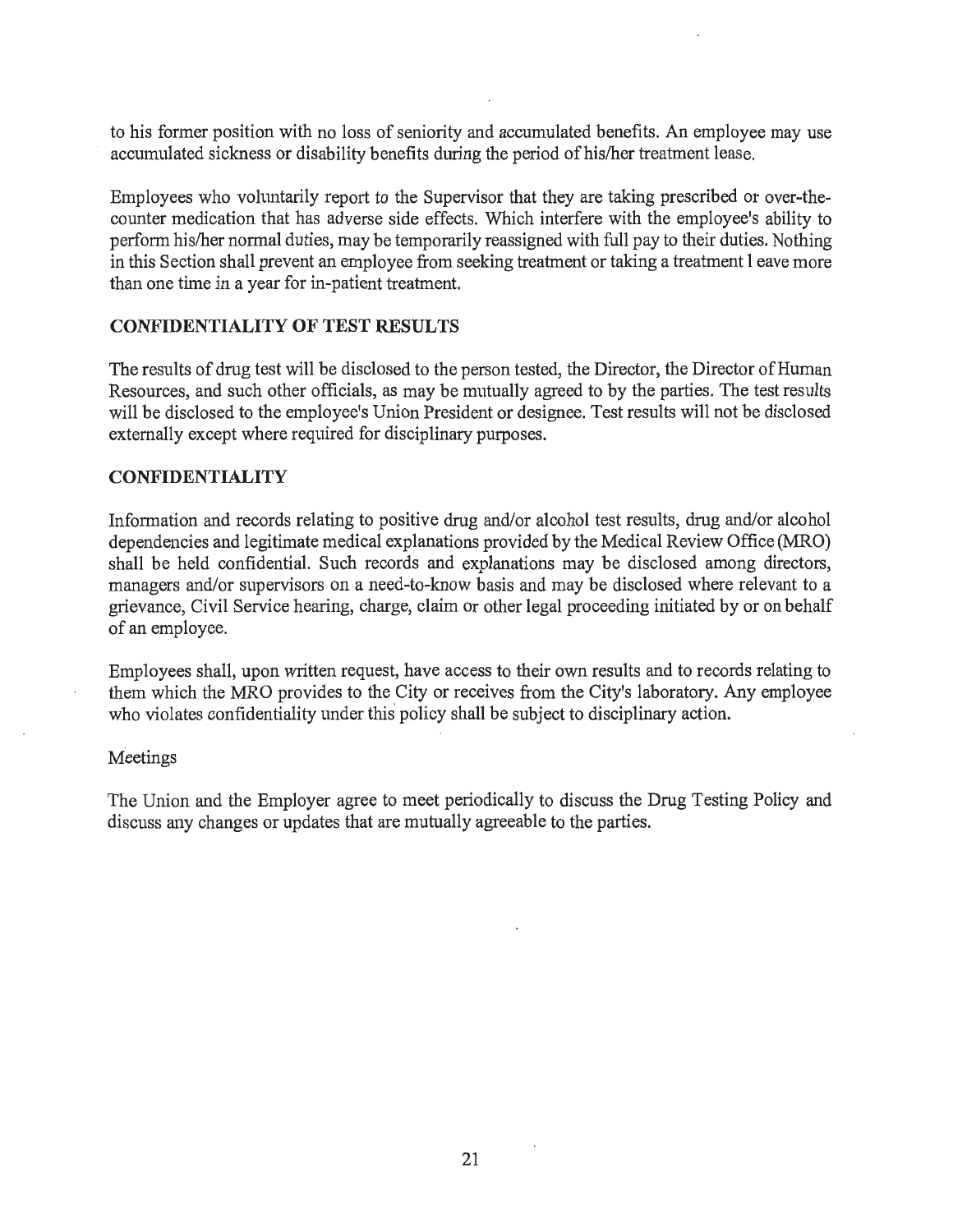# ARTICLE XIII **HOLIDAYS**

#### Section 1. Number of Holidays

| New Year's Day         | Independence Day                       |
|------------------------|----------------------------------------|
| Martin Luther King Day | Labor Day                              |
| Lincoln's Birthday     | Veteran's Day                          |
| Good Friday            | Thanksgiving Day                       |
| Memorial Day           | Day Following Thanksgiving             |
| Juneteenth             | Christmas Day                          |
|                        | Day before or after Christmas          |
|                        | as designated annually by City Council |

No work shall be performed on Labor Day, except to save life or property. When the holiday falls on Sunday, it shall be observed on Monday, except Juneteenth, which shall only be observed as a paid holiday when it falls on a weekday.

## Section 2. Holiday Pay

For each holiday not worked, an eligible employee shall receive eight (8) hours pay at this regular straight-time hourly rate.

#### Section 3. Pay for Holiday Worked

An employee who works on a holiday shall receive double time pay for all hours worked plus holiday pay.

#### Section 4. Eligibility

In order to be eligible for holiday pay or time off under the provisions of this Article, the employee must have worked the scheduled day before and after the designated holiday or have been paid vacation, personal or sick leave (with verification) for such days.

#### ARTICLE XIV VACATIONS

## Section 1. Amount of Vacation

All full-time employees shall be granted vacations with pay. All vacation shall be earned or accrued on a monthly basis. Monthly accrual units will be earned on the day of the month marking the employees' hire-in date.

Monthly accrual units earned upon successful completion of a month's service are as follows:

- (1) Month 1 through month 60 .83 unit per month (0-5 years)
- (2) Month 61 through  $180 1.25$  unit per month (5-15 years)
- (3) Month 181 through month 240 1.67 unit per month (15-20 years)
- ( 4) Month 241 through month 300 1.83 unit per month (20-25 years)
- (5) Month 301 and thereafter 2.08 unit per month (25+)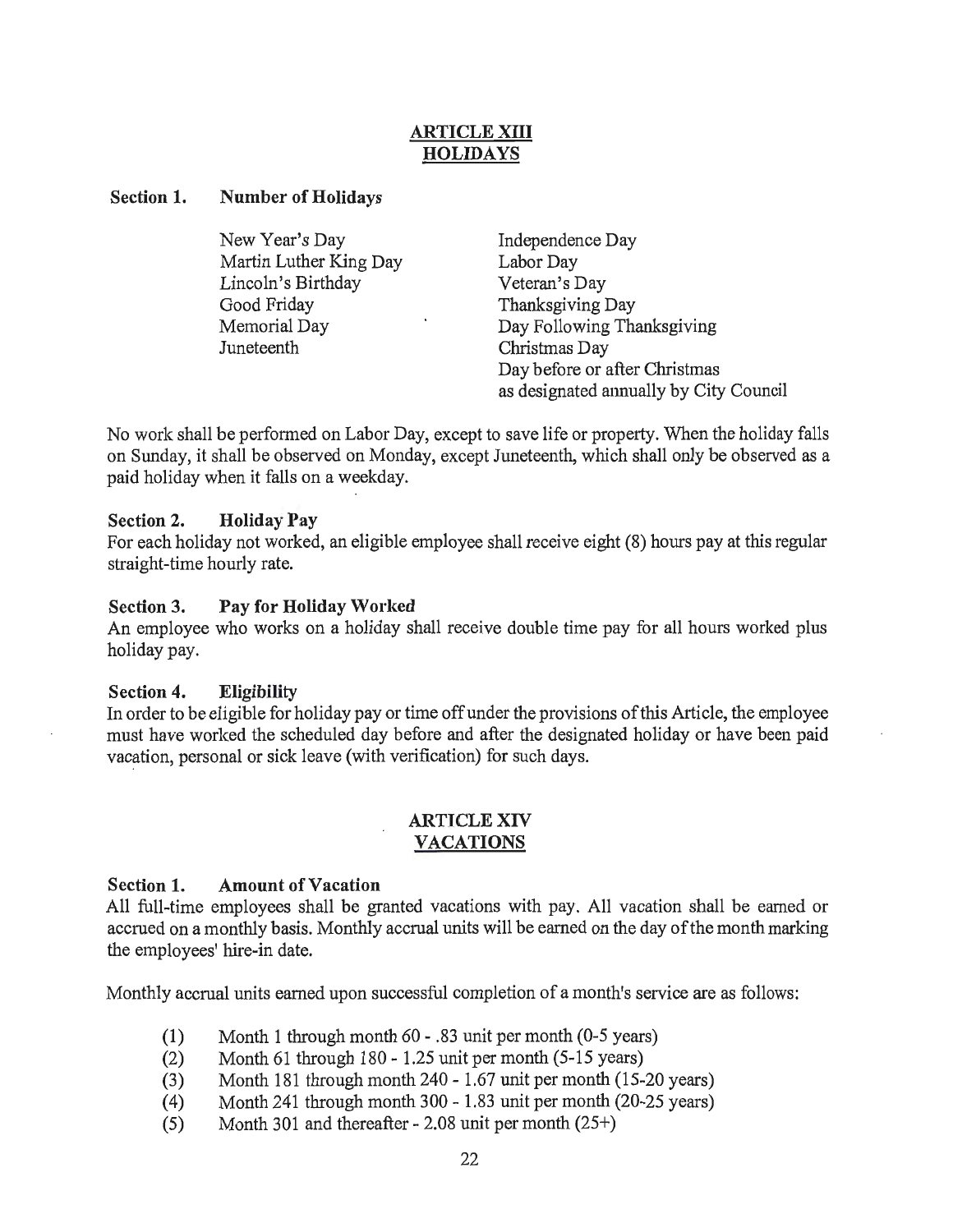An employee will earn and accrue vacation during his initial six (6) months of employment; but will not be allowed to take any vacation until the successful completion of six (6) months of service.

## Section 2. Vacation Preference

Seniority shall determine preference when choosing vacations. No more than two (2) employees in the Department may be granted vacations at the same time. The Operations Coordinator shall respond to all vacation requests within forty-eight (48) hours.

Vacation time may be taken in an emergency if the Operations Coordinator or his designee is notified prior to 7:00 a.m. Said emergency shall be mutually recognized by the Employer and employee.

The Employer shall definitely, for purposes of mutual recognition, take into account any misuse of this provision. The Employer reserves the right to require verification of the emergency situation.

## Section 3. Vacation Pay-Off

Employees with at least twelve (12) months continuous service who retire or resign from the service of the Employer shall be compensated at their straight time hourly rate for unused vacation leave at the time of separation provided two (2) weeks prior notice is afforded the Employer in writing. If said notification is not provided, the employee shall not be entitled to any pay for accumulated vacation time. In the event of an employee's death, the estate shall receive such unused vacation pay. In no case will any probationary employee or any employee discharged for cause be compensated for unused vacation.

#### Section 4. Accrual of Vacation Leave

Vacation leave will not accrue during unpaid leave or disciplinary suspension of thirty (30) days or more.

#### ARTICLE XV LEAVES OF ABSENCE

#### Section 1. Sick Leave

Sick leave shall accumulate for employees and be compensable in the manner provided for by the City Code. However, payment for accrued sick leave upon retirement or death shall be for a maximum of 150 days. Additionally, sick leave shall not accrue during unpaid leave or disciplinary suspension of thirty (30) days or more.

The above benefits shall not be available to employees who quit or who are discharged, or for new hires hired on or after June 1, 2014.

After three (3) consecutive scheduled workdays taken as sick days, the employee shall furnish a doctor's certificate before payment shall be made to the employee as provided in the foregoing situations. Medical verification of illness may also be required after seven (7) sick days have been used in a calendar year. Sick benefits shall be paid at the employee's regular rate of pay exclusive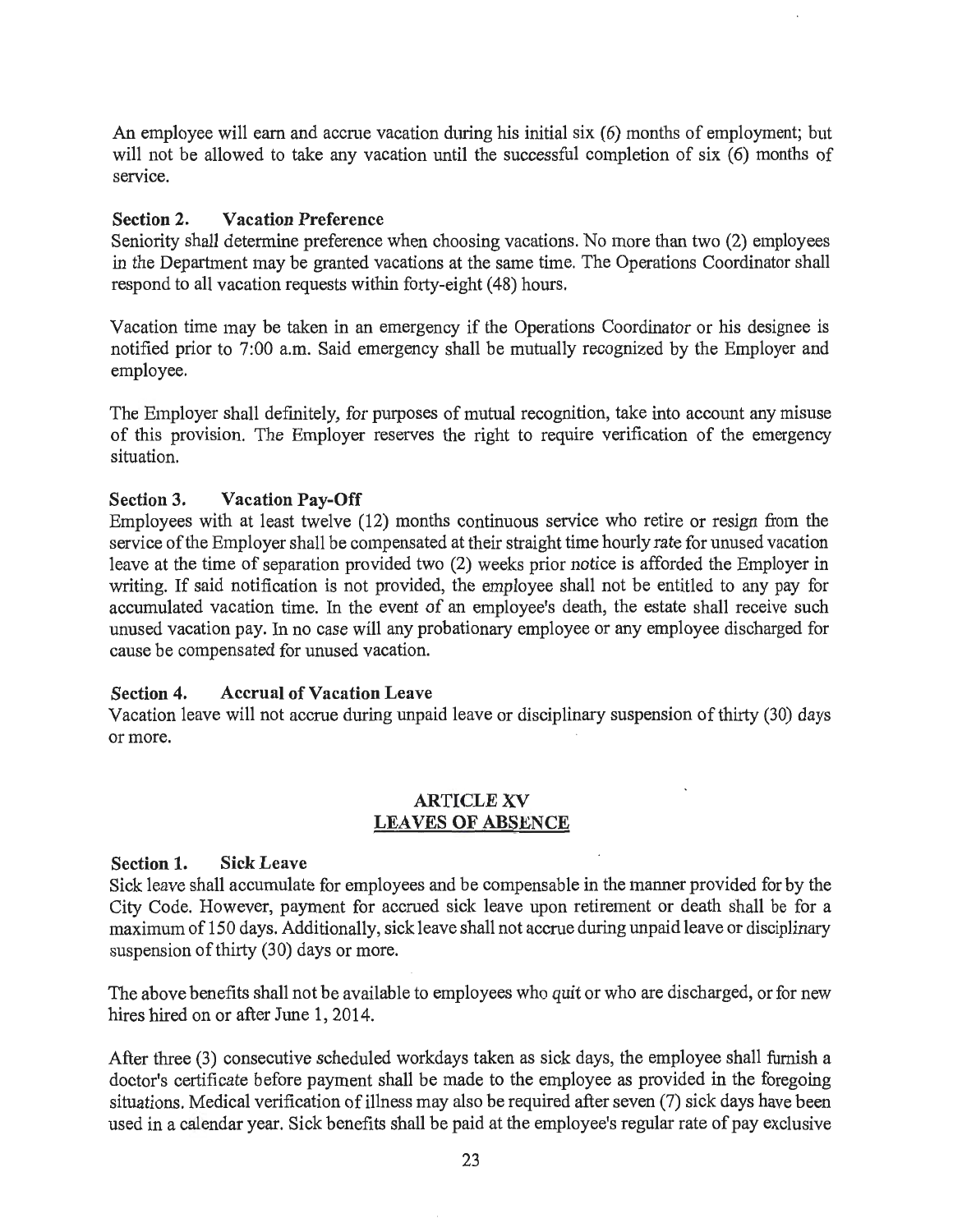of shift bonus or other premium. All requests for sick time must be made prior to the start of the employee's shift.

An employee who does not use more than one (1) sick day during a calendar year shall receive two (2) personal bonus days. Employees who have accrued ninety (90) days or more sick leave prior to a calendar year and do not use any sick leave or are not absent without pay during a current calendar year shall be granted a total of five (5) days leave with pay. Said personal bonus days shall be awarded at the beginning of the next calendar year and must be used by the end of that calendar year. The above benefits shall not be available to employees who quit who are discharged. Effective June 1, 2014, sick days used under FMLA will count for the purpose of determining an employee's eligibility for additional bonus days.

# Section 2. Military Leave

Military leave shall be granted in accordance with applicable law. An employee who is a member of the National Guard or of a reserve unit of the Armed Forces of the United States will be granted leave for annual training sessions not to exceed fifteen (15) calendar days provided that notice is given not less than thirty (30) days before the first day of absence. During annual training, the Employer will pay that portion of the employee's salary not paid by the reserve unit.

# Section 3. On the Job Injury

Any person injured on the job shall be paid in accordance with the applicable section of the Workers' Compensation Laws, and the disability portion of the Illinois Municipal Retirement Fund. They will be paid full time for the day of injury. Employees who become eligible for workers' compensation benefits on or after June 1, 2014, shall not accrue benefit time while receiving workers' compensation benefits, unless specifically awarded pursuant to the Workers' Compensation Act, Award, or Settlement.

# Section 4. Personal Leave

In additionto leave authorized above, the Director may authorize an employee to be absent without pay for personal reasons for a period or periods not to exceed ten (10) working days in any calendar year.

# Section 5. Special Leave

The Employer may authorize special leaves of absence with or without pay for any period or periods not to exceed three (3) calendar months in any one calendar year for the following purposes: attendance at college, university or business school, for the purpose of training in subjects relating to the work of the employee and which will benefit the employee and the City service, urgent personal business requiring employee's attention of an extended period such as settling estates, liquidating a business, serving on a jury and attending court as a witness and for purposes other than the above that are deemed beneficial to the City service.

# Section 6. Training and Education Leave

The City Council, upon the recommendation of the appropriate City Director may grant leaves of absence with or without pay in excess of the limitations above for the purpose of attending extended courses of training at a recognized university or college and for other purposes that are deemed beneficial to the City service.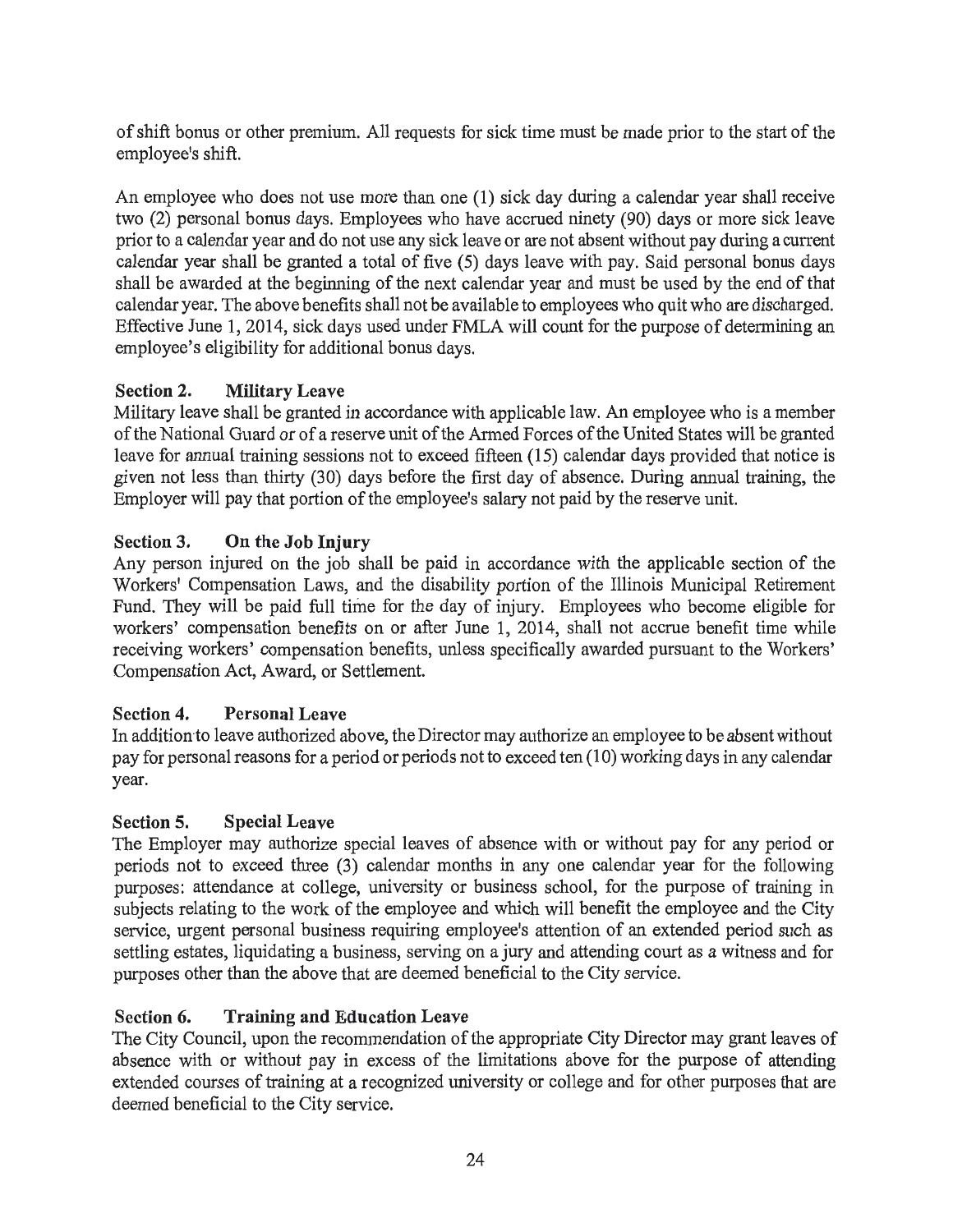#### Section 7. Personal Business Day

Employees, other than seasonal or temporary employees, shall be allowed two (2) personal business days with pay for the first year of this Agreement. Effective June 1, 1992, employees shall be allowed three (3) personal business days with pay each year. Such personal business days may be used for any personal reason of the employee. Personal days may not be accumulated nor carried over from one contract year to the next. A personal day off should be scheduled in advance with the Operations Coordinator whenever possible and may be denied if insufficient employees would, in the judgment of the Operations Coordinator, be available to meet the operating needs of the Employer. No employee who terminates dies or retires shall be eligible for payment for an unused personal business day. Personal days for new employees will not accrue until they have worked twelve (12) months.

Up to four (4) hours of personal leave per year may be used in one (1) hour increments subject to operational requirements and approval by the Operations Coordinator.

#### Section 8. Authorized and Unauthorized Leave

An employee who is absent from duty shall report the reason therefore to his supervisor. Any employee, after notifying his supervisor prior to the start of his shift and reporting within one hour after designated starting time, shall have his pay reduced by one-half or one hour, as applicable. An employee shall be allowed to report more than one hour after designated starting time only with pennission of his supervisor. All unauthorized and unreported absences shall be considered as without leave and deduction of pay shall be made. Such absence without leave shall also be grounds for disciplinary action.

#### Section 9. Funeral Leave

In the event of a death in the immediate family of an employee (defined as spouse, parents, children, including adopted and step children, brother and sister, stepmother, stepfather, stepsister, stepbrother, grandmother, grandfather, grandchildren, son-in-law, daughter-in-law, brother-inlaw, sister-in-law, father-in-law, mother-in-law, or legal guardian), the employee shall be granted up to three (3) consecutive work days leave of absence per occurrence without loss of pay to make necessary arrangements and to attend funeral services. Employees shall be granted one (1) work day without loss of pay to attend funeral services for the employee's Aunt or Uncle who was a blood relation. In addition, up to two (2) sick days may be used to supplement a funeral leave provided that any funeral leave shall not exceed five (5) consecutive working days per occurrence. The use of such sick leave in conjunction with funeral leave shall not be taken into consideration for purposes of determining the number of sick days used per year or eligibility for the sick leave bonus. If the Employer has reason to suspect abuse, the Employer may require satisfactory evidence of the need for such absence.

#### ARTICLE XVI GROUP HEAL TH INSURANCE

#### Section 1. Group Health Insurance Plan

Members of the bargaining unit shall be provided the same group health and life insurance benefits for the employee and his dependents as all other employees of the City of Springfield at the same premium rate. Life insurance is for the employee only.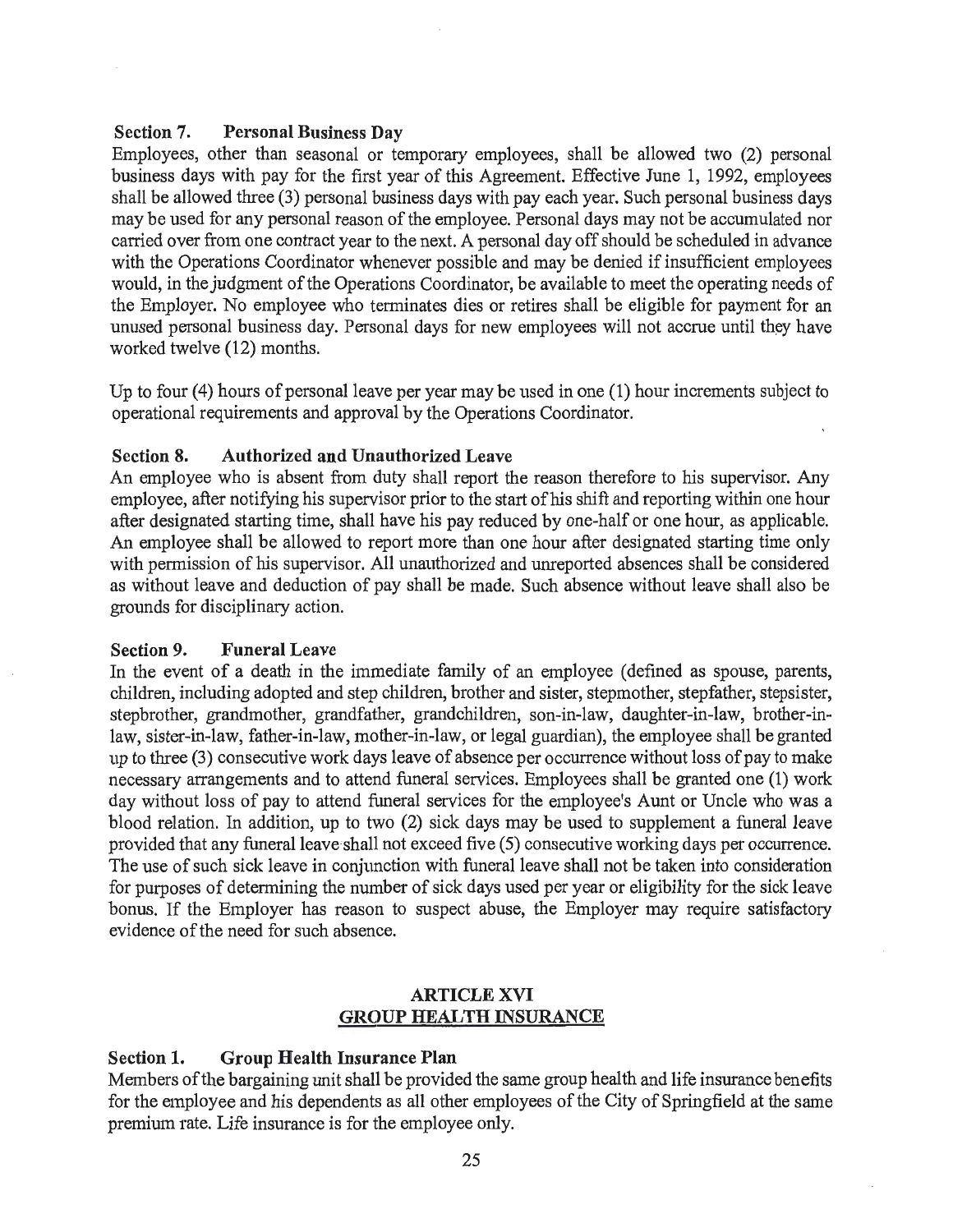# Section 2. Non-Duplication of Benefits

In the event any employee or dependent is entitled to benefits under any employee group insurance plan or Employer's self-insurance plan providing benefits similar or identical to this Agreement, the benefits that would be payable under this group health insurance shall be reduced by the amount necessary, if any, so that the sum of all benefits payable under this group health insurance and under any other plan shall not exceed the necessary, reasonable and customary expenses for surgical services rendered, and for other services rendered, shall not exceed the amount provided for under this program. If the said other plan contains a provision for non-duplication of benefits, the plan or program insuring the individual as an employee (as distinguished from a dependent) will be considered primary, and in the case of children, the plan or program insuring the father will be considered primary.

## Section 3. Miscellaneous

The failure of any insurance canier to provide any benefit contracted for shall neither create nor impose any liability upon the Employer or the Union, either under this Agreement or otherwise.

## ARTICLE XVII GENERAL PROVISIONS

## Section 1. Protective Equipment and Clothing

It is the intent of the Employer to provide necessary protective equipment/clothing to the employee for work duties. These items include raincoats, rain boots, gloves and summer/winter issue uniforms.

All employees, excluding mechanics, covered under this Agreement shall be required to furnish and wear the following work clothing items:

\*Plain long or short sleeve shirts (sleeveless are acceptable; sweatshirts are acceptable). \*Jeans (11 oz. or heavier) or current work pants (any color).

Any other clothing items or apparel must be worn if furnished by the City.All clothing must be in original conditions without alterations (i.e., shorts, cutoff jeans or cutoff sleeves are unacceptable; printing or writing on clothing is unacceptable).

Mechanic employee uniform rental shall be paid in full by the Employer. Mechanics shall also receive six (6) cotton pocket T-shirts, with or without sleeves as designed by the employee, by the end of April each year. All employees covered under this Agreement shall be required to furnish and wear safety boots with steel toed reinforcement, and Carhartt (or equivalent) coveralls as winter and/or protective wear. The City will compensate mechanics \$200.00 on 6/1/2008 and \$225.00 on 611/2009 per year for these items.

Uniforms and other wearing apparel supplied by the City shall not be altered in any manner without prior written approval of the Operations Coordinator.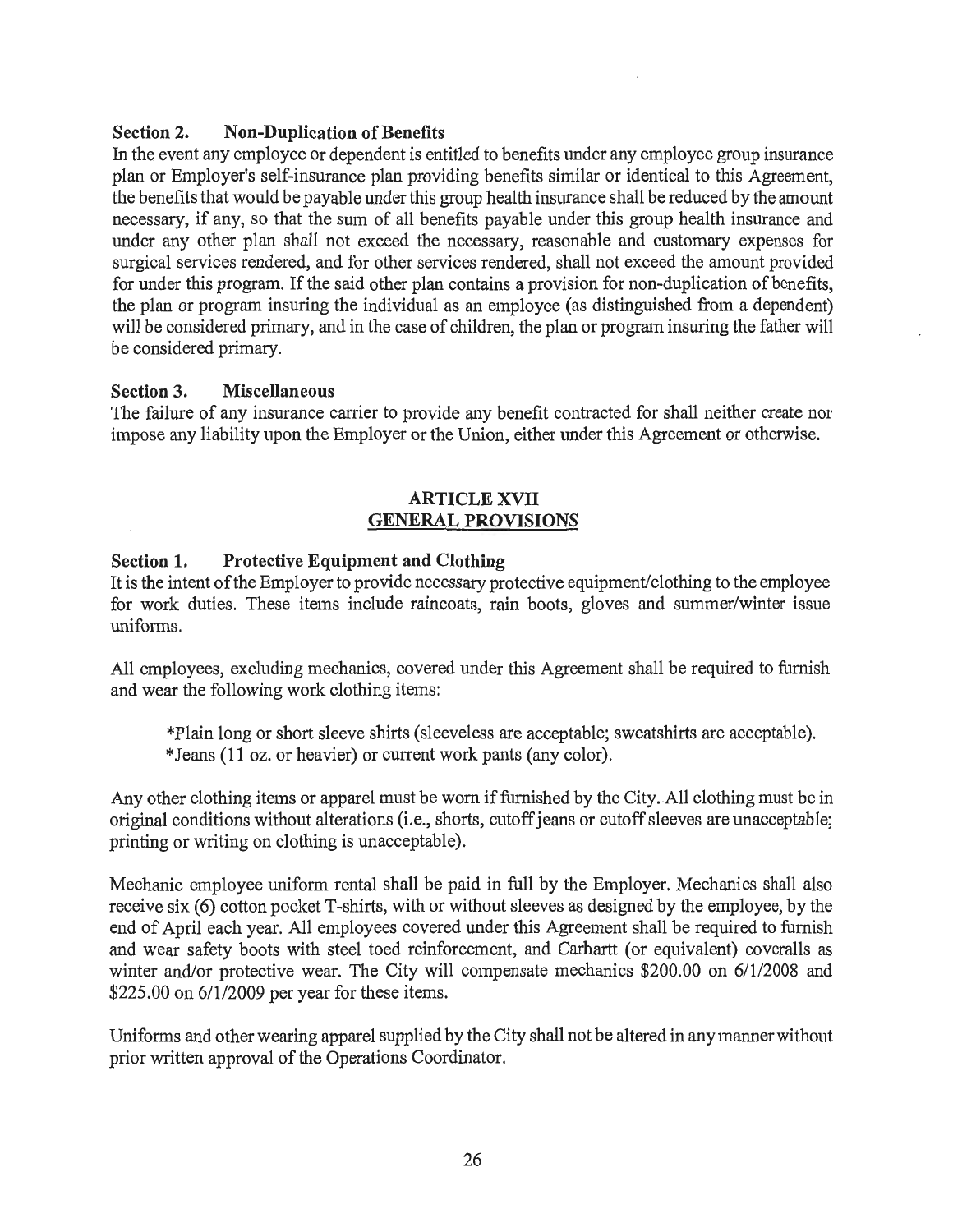Employees, except for mechanics, shall be required to furnish and wear safety boots with steel toed reinforcement, and Carhartt (or equivalent) coveralls as winter and/or protective wear. The City will compensate employees \$400.00 per year for these items.

The employer understands that due to the nature of certain required duties, certain protective equipment/clothing may heed to be replaced on an as needed basis. These instances will be resolved by the Employer and Union as they may arise. Safety lens shall be replaced on an "as needed" basis up to a maximum of two hundred dollars (\$200.00) per year. In instances where items were misused or found being used for other than work purposes, replacement may be denied. Employees on any continuous leaves of absence for longer than three (3) months in a contract year shall have the above allowances pro-rated accordingly.

#### Section 2. Severe Weather

Men shall not be required to work outside in severe cold, storm, or rainy weather without proper protection against every element of the weather to carry on regular continuous service. The decision whether or not employees in the bargaining unit will work will be made by the judgement of the Operations Coordinator upon conferring with the shop steward.

## Section 3. Tool Rental

In lieu of previous annual lump sum payments, tool rental shall be included in the base wage for mechanics. Tools which are lost or damaged due to fire or theft will be replaced or repaired by the Employer without cost to the employee, provided such loss was not due to mechanic negligence.

## Section 4. Commercial Drivers' License

All employees are required to obtain a Commercial Drivers' License (CDL). The employee's first written test may be taken during working hours without loss of pay. Any road test that may be required can be taken during regular work hours in a City owned vehicle. Employees will be reimbursed the difference in cost between a CDL and Class D license. Such reimbursement shall be made only after the employee has provided proof of renewal.

Failure to report the loss of a CDL and/or Driver's License will result in termination of employment.

The Union agrees that a minimum of 75% of the bargaining unit will maintain a CDL. However, because the Employer recognizes the bargaining unit employees as safety sensitive, all employees will be subject to the CDL drug and alcohol testing policy.

If there are less than 75% of the bargaining unit members without a CDL, employees who have lost their CDL and/or Driver's License will be temporarily reassigned and will be paid \$1.00 less per hour for a period up to one month. The least senior employee without a CDL must obtain a CDL within the one month period or that employee will be discharged.

Operating a City vehicle on a revoked or suspended driver's license shall be grounds for immediate dismissal.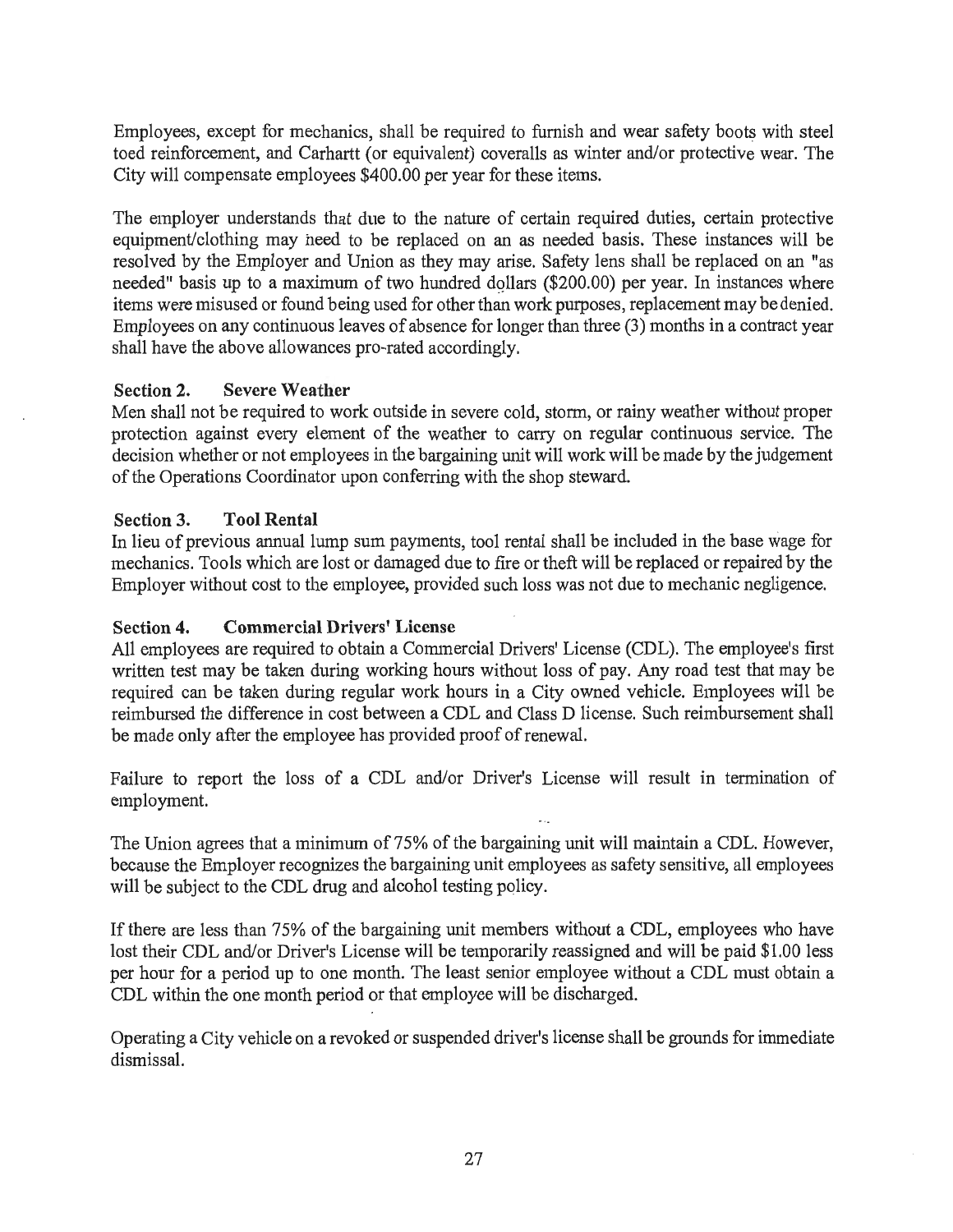#### Section 5. Residency

Once City Council passes a residency ordinance, such ordinance shall apply for any employees hired after the effective date of the ordinance and to all current employees who reside within boundaries of the City of Springfield. Current employees living outside the of the City of Springfield shall be grandfathered and the residency ordinance shall not apply to them. In the event an employee improperly moves from the City of Springfield without proper notice to the employer, the employee shall be notified, in writing, of the improper move. The employee shall be given 30 days to rectify the error. If the employee has not rectified the issue after 30 days, then the employee shall be placed on unpaid leave until the situation has been rectified. If the employee has not rectified the issue by 60 days, then the tenants of progressive discipline shall commence per day that the issue is not rectified after the 60<sup>th</sup> day up to an including discharge. Once, however, the employee has notified the employer in writing that the situation has been rectified, the employee shall be immediately reinstated. An employee who gives binding, written notice to retire shall not be subject to the City residency requirements for the 12 month period immediately preceding the date of retirement.

## Section 6. GPS Equipped Vehicles

Any vehicle or equipment owned by the City of Springfield that is equipped with GPS monitoring and utilized by any employee covered by this agreement shall be notified prior to use of that vehicle or piece of equipment.

## ARTICLE XVIII SUBCONTRACTING

Subcontracting. It is the general policy of the Employer to utilize its employees to perform work they are qualified to perform. However, the Employer reserves the right to contract out any work it deems necessary for reasons including economy, improved work product or lack of skills. Before the Employer contracts out work previously performed by bargaining unit employees, except in emergencies, the Employer will notify the Union at least ten (10) calendar days prior to awarding the contract and offer the Union an opportunity to discuss and participate in considerations over the desirability of such subcontracting of work to afford the employees an opportunity to offer suggestions on a more feasible or economic alternative to subcontracting the work. These discussions shall include means by which to minimize the impact of such on employee if there is any any subcontracting of bargaining unit work.

### ARTICLE XIX SAVINGS PROVISIONS - PARTIAL INVALIDITY

#### Section 1. Savings Provision

None of the foregoing shall be construed as requiring either party to do anything inconsistent with federal or state law, or City Ordinance or the final order or decree of judgement of any court having jurisdiction over the parties.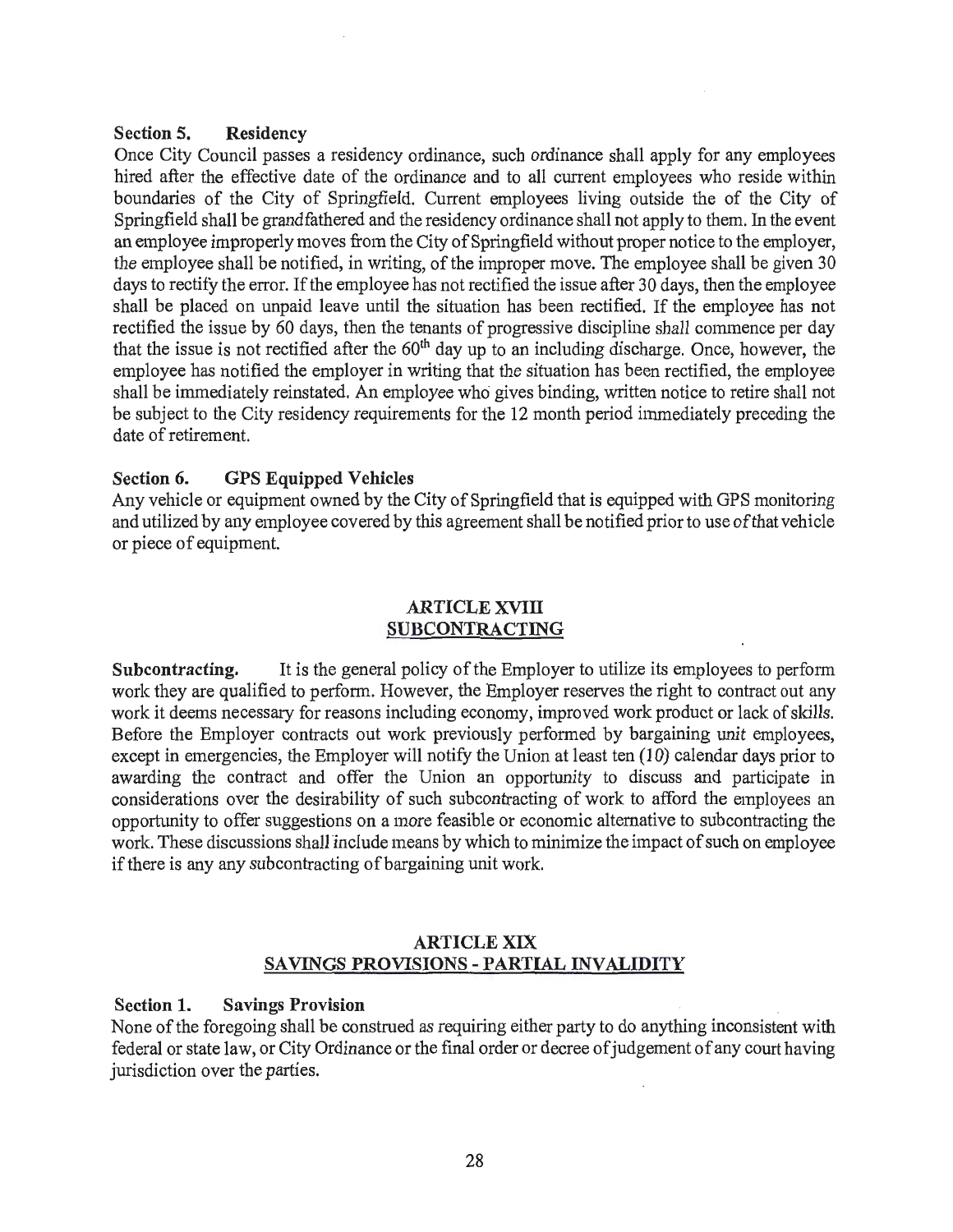#### **Section 2. Partial Invalidity**

If any provision of this Agreement should be rendered or declared invalid by any court action or by reason of any existing or subsequently enacted legislation, the remaining parts or portions of this Agreement shall remain in full force and effect.

#### **ARTICLE XX ENTIRE AGREEMENT**

#### **Section 1. Entire Agreement**

The parties acknowledge that during the negotiations which resulted in this Agreement, each had the unlimited right and opportunity to make demands and proposals with respect to any subject or matter not removed by law from the area of collective bargaining, and that the understandings and agreements arrived at by the parties after the exercise of that right and opportunity are set forth in this Agreement.

#### **Section 2. Amendment**

This Agreement may be amended by the mutual written agreement of the parties and will then become part of this Agreement.

### **ARTICLEXXI TERMINATION**

This Agreement shall be effective as of the 1st day of June 2020, and shall remain in full force and effect until the 31st day of May 2025. It shall be automatically renewed from year to year thereafter unless either party shall notify the other in writing no earlier than one hundred and twenty (120) calendar days and no later than sixty (60) calendar days prior to the anniversary date that it desires to modify this Agreement. In the event that such notice is given, negotiations shall begin within thirty (30) days of notification. This Agreement shall remain in full force and be effective during the period of negotiations and until notice of termination of this Agreement is provided by another party.

The Agreement cannot and does not supersede or control over any Ordinance or Statute whenever adopted unless this Agreement is ratified by the City Council.